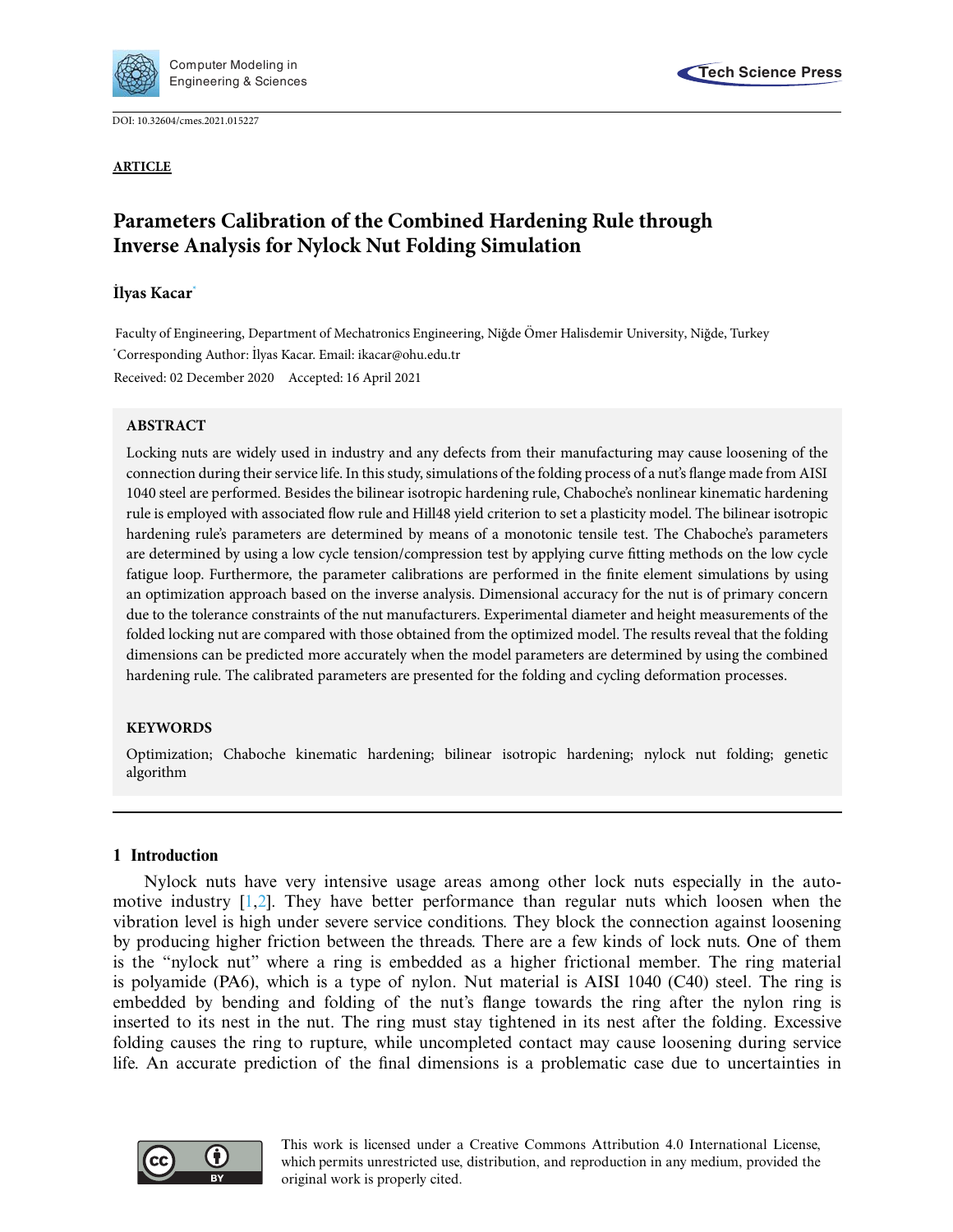the large plastic deformation and tool-part contact seen during material flow where the direction of the stresses changes during the folding process. Also designing a new die and punch curvature to overcome these defects requires additional time and expertise costs for the nut manufacturers. Trial and error or inverse engineering are not cost effective methods.

Although finite element (FE) simulation with suitable model and parameters is a useful tool for the plastic deformation prediction, their prediction performances are still dependant on the elastic and inelastic models to be used. A yield function, a hardening rule, and a flow rule must be combined to set a plasticity model. Lots of functions and rules for plasticity were presented in the literature. Thus, composing a suitable model for the case is another handicap. No unique method has been developed yet for selection of a model and determination of its parameters. It depends on the material type and deformation process strictly.

One of the solutions to the problems above is to calibrate the material parameters or change the model with a more advanced one. The complex nature of the advanced models may cause much more time-consumption during their implementation. Inverse analysis is a widely used method for parameter calibration  $[3-5]$  $[3-5]$ . Two basic methods known as the direct and inverse method are employed in engineering. In the direct method, the outputs of the problem are found depending on the inputs, while the inputs are estimated on the basis of the outputs in the inverse method. Optimization is a useful tool for the inverse method applications [\[5](#page-19-3)[–8](#page-19-4)].

During any plastic deformation process, hardening or softening occurs due to locking or releasing of dislocation movements when yield starts. While the isotropic hardening rule governs the evolution of the expansion or contraction of the yield surface, the kinematic hardening rule controls the evolution of the back stress  $\alpha_{ij}$  which causes the center point of the yield surface to shift. Linear kinematic hardening was included into simulations by Prager's hardening rule [\[9\]](#page-19-5) firstly and then it was modified by Ziegler [\[10](#page-19-6)]. A linear hardening rule has only the ability to simulate a plastic deformation process performed under tensile or compression load in one step. But it is not sufficient to predict the Baushinger effect, springback, ratcheting, and shakedown that are common issues seen in the multiaxial or reversal loadings  $[11,12]$  $[11,12]$ . Armstrong et al.  $[13]$  $[13]$  model includes a nonlinear recovery term besides the strain hardening term. Nonlinear kinematic models were started to develop based on Armstrong and Frederick's equation and afterwards, based on the modification of the recovery term, many hardening rules are developed such as Chaboche kinematic hardening rule [\[14](#page-19-10)[,15\]](#page-19-11). If any material failure is also expected in the deformation, damage initiation and evolution criteria [\[16](#page-19-12)[–18\]](#page-20-0) must be used to catch the material degradation, besides the constitutive models. These rules includes some coefficients to characterize the material hardening behaviour [\[19\]](#page-20-1). The coefficients can be initialized by using curve fitting algorithms based on nonlinear regression on the data obtained from strain/stress controlled tension-compression tests, symmetrical/unsymmetrical cyclic loaded at different stress/strain amplitudes. Then they are optimized for calibration.

The aim of this study is to investigate a suitable model and its parameters for the nut flange deformation process leading to an improved dimensional prediction and accurate simulating of the hysteresis loop. The Chaboche kinematic hardening rule (CHAB) and bilinear isotropic (BISO) hardening rule commonly used in the literature are implemented. The novelty of the work is that the models are combined for the nut flange folding simulations which have importance for the manufacturing industry. Then their calibrations are performed in the FE simulations by using an optimization approach based on the inverse analysis. Dimensional accuracy for the nut is of primary concern due to the tolerance constraints of the nut manufacturers. Therefore, the parameters are optimized based on nut's diameter and length measurements. Finally, the nut flange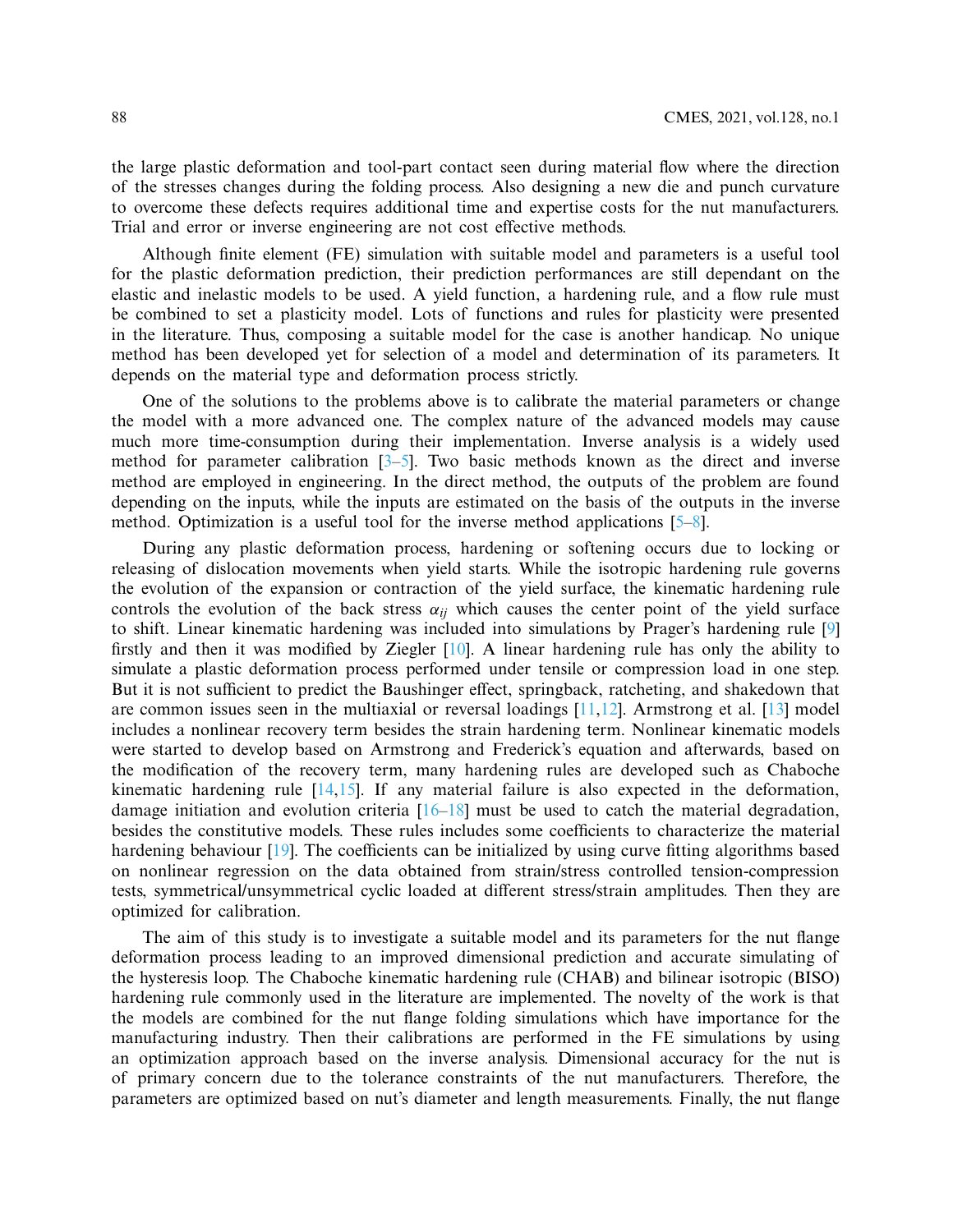folding behaviour of AISI 1040 has been simulated by using the optimized material parameters. The investigation shows that the rule's parameters determined experimentally from a series of strain controlled low cycle uniaxial tension-compression tests can be used instead of more complex deformation processes. Validations are done by checking the dimension and hysteresis loop shapes from experiments and predictions.

# **2 Materials and Methods**

## *2.1 Uniaxial Tensile Test*

The tensile tests were carried out using the specimens given in [Fig. 1](#page-2-0) to obtain the mechanical properties in [Tab. 1.](#page-2-1) A Shimadzu Autograph 100 kN testing machine with a video type extensometer system was used to perform the tests. The data was obtained in the linear coordinate system, strain  $\varepsilon$  and stress  $\sigma$ . The specimens were prepared following the ASTM B557 M 02A standard for AISI 1040 steel and ASTM E7 for the PA6 ring. The thickness is 2 mm for plate specimens. The tests were performed at a 25 mm/min strain rate. The stress-strain curves are given in [Fig. 2.](#page-3-0)

<span id="page-2-1"></span>

|                      | The nut (AISI 1040) | The ring (PA6)             |
|----------------------|---------------------|----------------------------|
| Density [20]         | 7.85 $gr/cm^3$      | $0.952$ gr/cm <sup>3</sup> |
| Young's Modulus [20] | 207 GPa             | 1100 MPa                   |
| Poisson ratio [20]   | 0.28                | 0.42                       |
| Yield strength, YS   | 415 MPa             | 26.2 MPa                   |
| Maximum strength     | 651.84 MPa          | 72.81 MPa                  |
| Tangent modulus, TM  | 2014.21 MPa         | 1070 MPa                   |
| $r_0$ [21]           | 1.11                |                            |
| $r_{45}$ [21]        | 1.01                |                            |
| $r_{90}$ [21]        | 1.27                |                            |
|                      |                     |                            |

**Table 1:** Linear elastic material properties

<span id="page-2-0"></span>

**Figure 1:** Specimen dimensions (units are in mm) according to (a) ASTM E7 (b) ASTM B557 M 02A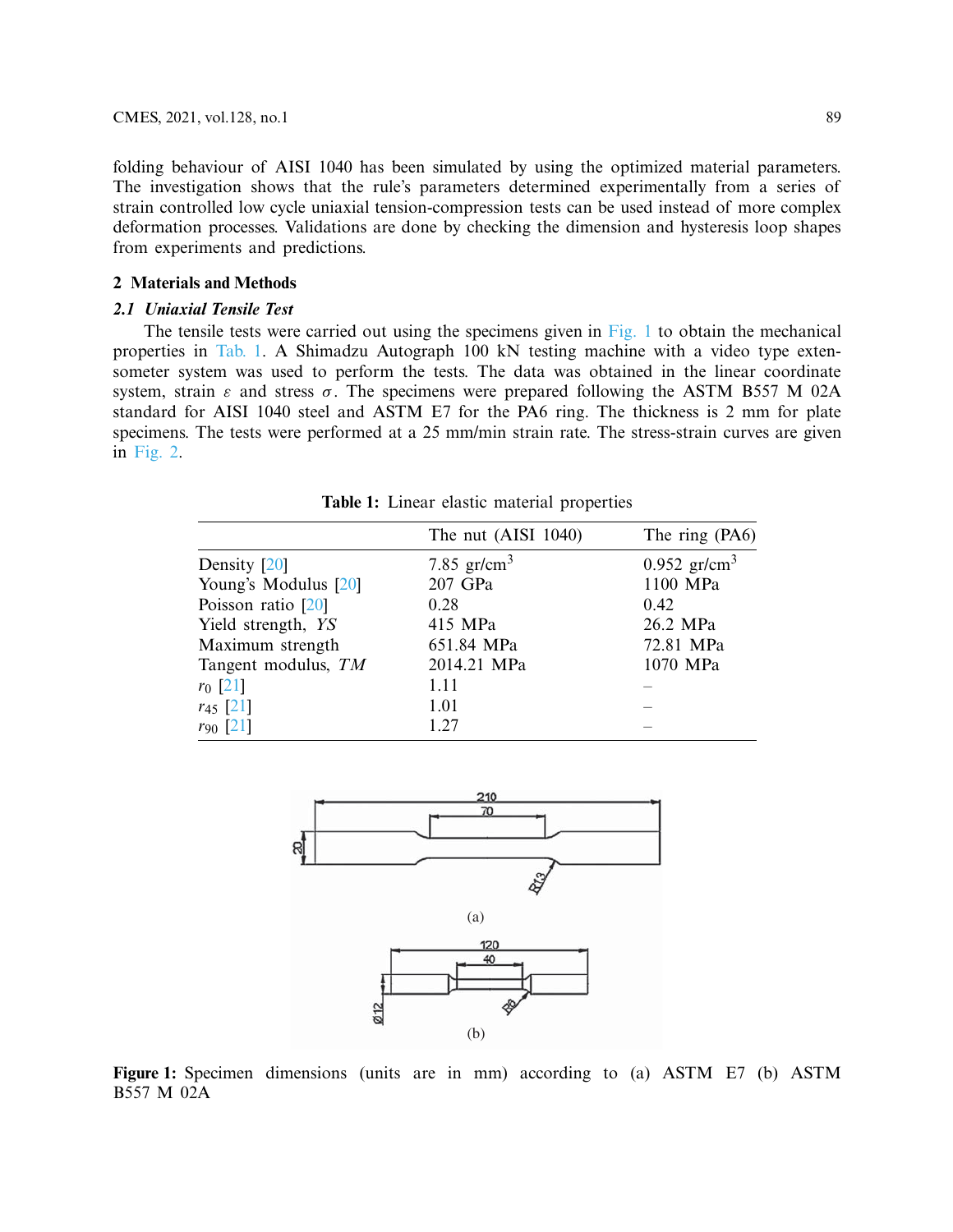<span id="page-3-0"></span>

**Figure 2:** Monotonic uniaxial tensile curves for AISI 1040 steel and PA6

True stress-strain data was used for calculations. Kacar and Kılıç explained how to remove the elastic strain in detail [\[22\]](#page-20-4). The parameters of BISO model are yield strength *YS* and tangent modulus *TM*. Both were determined by using the true plastic curve [\[23\]](#page-20-5). Thus, the stress or strain means true stress or true strain throughout this paper.

BISO is good at modelling the material behaviour subjected to any plastic deformation in which just a monotonic loading and elastic unloading case are seen. However, it may be not enough by itself when reversal loads arise. Therefore, it is combined with CHAB. CHAB's parameters are determined by using a hysteresis loop obtained from the low cycle fatigue testing [\[6](#page-19-13)].

#### *2.2 Low Cycle Fatigue Behaviour*

A low cycle fatigue test with tension-compression loads in which the strain is symmetric gives the hysteresis loops as seen in [Fig. 3](#page-3-1) for AISI 1040 steel at room temperature (full range of strains). Three strain ranges are applied as  $\pm 0.005$ ,  $\pm 0.0075$ , and  $\pm 0.01$  (strain ratio  $R = -1$ ). Test are performed at a 25 mm/min strain rate. The strain was kept in the range  $\pm 0.01$  which corresponds the strain in the folding process. To determine CHAB's parameters, a curve-fitting algorithm based on a nonlinear regression is applied on the loops.



<span id="page-3-1"></span>**Figure 3:** The loops for AISI 1040 steel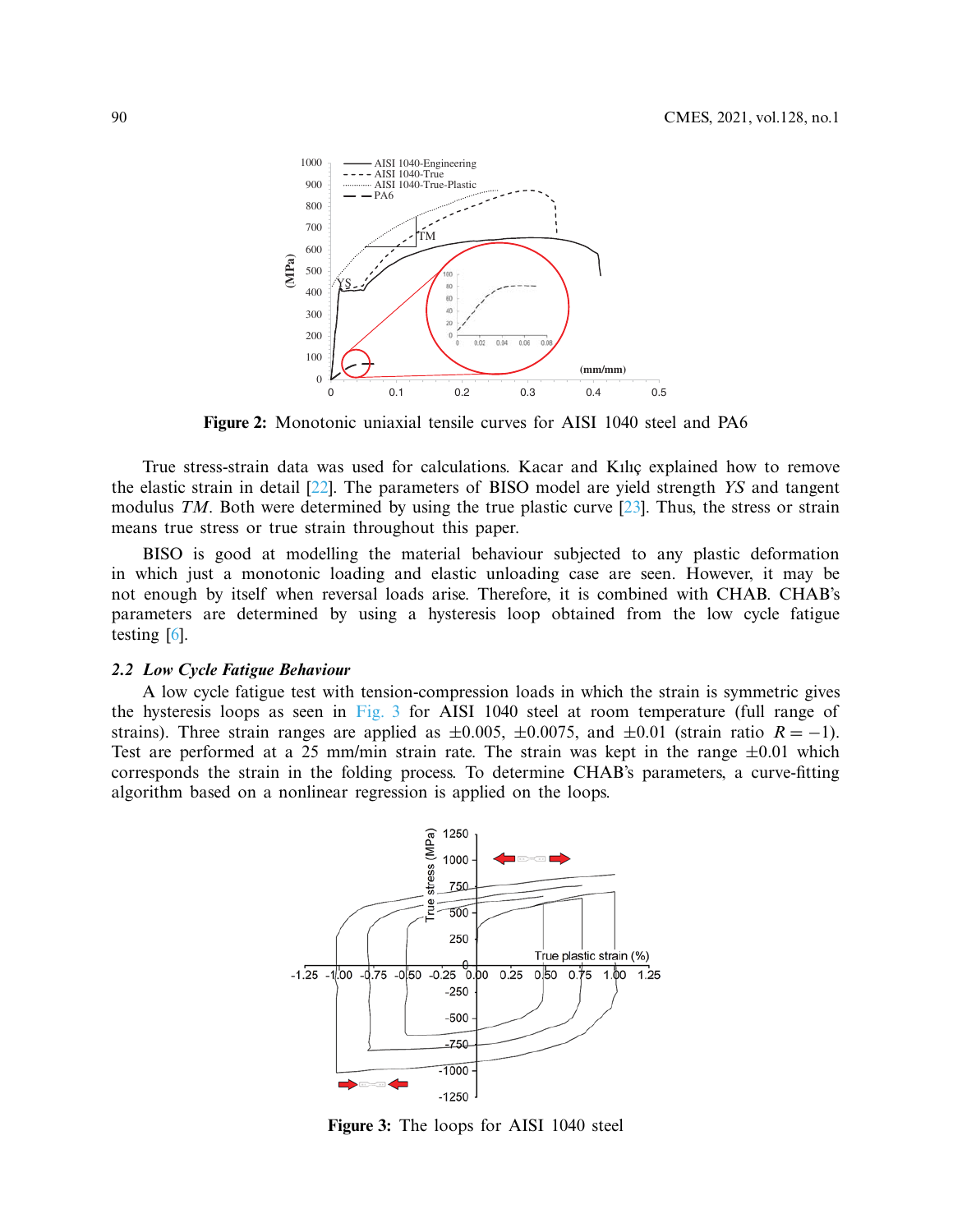The maximum stress value in the tensile course is different in the compression course in one loop. Also it is seen that the stress level increases when the cycle is getting closer to the end. The Bauschinger effect and the strain hardening lead to these behaviours. In the compression course, it is very hard to keep the deformation in-plane due to buckling [\[24](#page-20-6)]. Therefore, Kacar et al. developed an experimental rig system by revising the grippers and specimen as in [Fig. 4.](#page-4-0) So the buckling modes are sufficiently postponed [\[25](#page-20-7)].

<span id="page-4-0"></span>

**Figure 4:** (a) The grippers for monotonic/cyclic tests (b) The specimens

#### *2.3 Constitutive Equations for FE Simulations*

In the simulation, the material's nonlinear mechanical behaviour is set up by using a constitutive model. The Hill48 yield criterion is used in the constitutive model [\[26\]](#page-20-8). The hardening rules are embedded inside the yield criterion.

A stress state can be transformed to an equivalent stress value by means of a yield criterion's equation. Thus, it is a convenient tool to compare any stress state to the material's yield strength to determine whether plastic deformation has started or not. A general comparison formula is given in Eq.  $(1)$ .

<span id="page-4-1"></span>
$$
\overline{\sigma}\left(\sigma_{ij}\right)-\sigma_{0}=0\tag{1}
$$

where  $\sigma_0$  is initial size of the yield surface.  $\overline{\sigma}$  is a yield equation and it gives a scalar equivalent of the deviatoric part of the stress state. While the elastic domain is defined by  $\overline{\sigma}(\sigma_{ij}) - \sigma_0 \le 0$ , the inelastic domain is defined by  $\overline{\sigma}(\sigma_{ij}) - \sigma_0 > 0$ . These statements do not contain any hardening term yet.  $\overline{\sigma}$  equation defined by the Hill48 criterion is given in [Eq. \(2\)](#page-4-2) for a general stress state.

<span id="page-4-2"></span>
$$
\overline{\sigma}^2 = F(\sigma_{yy} - \sigma_{zz})^2 + G(\sigma_{zz} - \sigma_{xx})^2 + H(\sigma_{xx} - \sigma_{yy})^2 + 2L\sigma_{yz}^2 + 2M\sigma_{zx}^2 + 2N\sigma_{xy}^2
$$
 (2)

<span id="page-4-3"></span>where  $\sigma_{ij}$  shows the generalized stress state for *i, j* = *x, y, z*. This formula can be rewritten in terms of the principle stresses  $\sigma_1$ ,  $\sigma_2$ ,  $\sigma_3$  as in [Eq. \(3\).](#page-4-3)

$$
\overline{\sigma}^2 = F(\sigma_2 - \sigma_3)^2 + G(\sigma_3 - \sigma_1)^2 + H(\sigma_1 - \sigma_2)^2
$$
\n(3)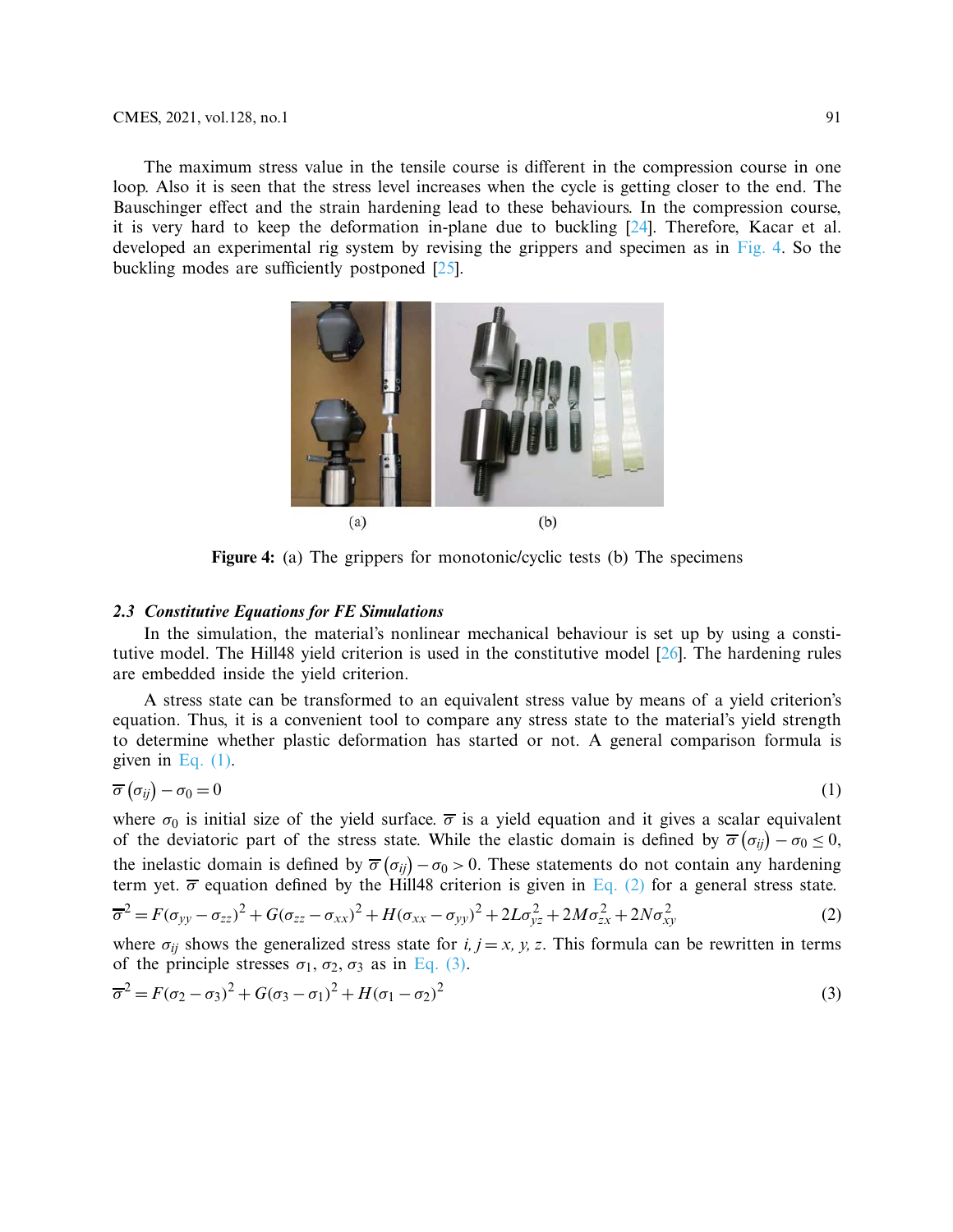where *G, H, F, L, M,* and *N* are the coefficients and depend on the anisotropy values,  $r_0$ ,  $r_{45}$ , and *r*<sup>90</sup> at 0◦, 45◦, and 90◦ with reference to the main axis. The coefficients can be calculated by formulas as in [Eq. \(4\).](#page-5-0)

<span id="page-5-0"></span>
$$
F = \frac{r_0}{r_{90}(r_0 + 1)}, \quad G = \frac{1}{r_0 + 1}, \quad H = \frac{r_0}{r_0 + 1}, \quad N = \frac{(r_0 + r_{90})(1 + 2r_{45})}{2r_{90}(1 + r_0)}
$$
(4)

Therefore,  $F = 0.418$ ,  $G = 0.474$ ,  $H = 0.526$ ,  $N = 1.341$  when  $r_0 = 1.11$ ,  $r_{45} = 1.01$ ,  $r_{90} =$ 1.27. Note that *F* and *G* are smaller than 0.5. Note that when  $F = 1/2$ ,  $G = 1/2$ ,  $H = 1/2$ , the Hill48 equation turns to the Von Mises equation which is another well-known yield criterion.

<span id="page-5-1"></span>The isotropic term and the back stress term representing the kinematic rule are added to the comparison equation of the yield criterion as in Eq.  $(5)$ . It includes both rules.

$$
\overline{\sigma}\left(\sigma_{ij}-\alpha_{ij}\right)-\sigma_h=0\tag{5}
$$

where  $\sigma_h$  is the isotropic hardening rule,  $\alpha_{ij}$  is the back stress term which comes from the kinematic rule. Some  $\alpha_{ij}$  functions are defined by Prager, Armstrong-Frederic, Chaboche, Yoshida-Uemori. BISO and CHAB rules used are given in [Eqs. \(6\),](#page-5-2) [\(7\),](#page-5-3) respectively [\[23](#page-20-5)[,27](#page-20-9)].

<span id="page-5-2"></span>
$$
\sigma_h = YS + TM\left(\varepsilon^p\right) \tag{6}
$$

where *YS* is yield strength, *TM* is the tangent modulus,  $\varepsilon^p$  shows the effective plastic strain increment, and the subscript *h* represents the isotropic hardening.

<span id="page-5-3"></span>
$$
(\dot{\alpha}_{ij})_m = \frac{2}{3} C_m \dot{\epsilon}_{ij}^p - \underbrace{\gamma_m(\alpha_{ij})_m \sqrt{\frac{2}{3} \dot{\epsilon}_{ij}^p : \dot{\epsilon}_{ij}^p}}_{\text{linear term}} + \underbrace{\frac{1}{C_m} \frac{\partial C_m}{\partial T} (\alpha_{ij})_m \dot{T}}_{\text{heat rate term}} \quad \text{where } m = 1, 2, ..., n
$$
\n(7)

where *n* is the total term number to be decomposed, *T* is the temperature.  $C_m$  is the hardening module for *m*th term. It also refers to the saturation rate. γ*<sup>m</sup>* is the decrease rate for *m*th term. These parameters may become dissimilar for each  $\alpha_{ij}$  term.  $\hat{\epsilon}_{ij}^p$  is the accumulated plastic strain rate and will be provided by the flow rule, which will be explained in the subsequent section. All of these parameters can be determined by the nonlinear regression process.

The back stress in Eq.  $(7)$  is a first order ordinary differential equation. The heat rate term can be neglected due to no temperature change during the folding process. Therefore, the equation is solved by integrating explicitly with respect to  $\varepsilon_{ij}^p$  as in [Eq. \(8\).](#page-5-4)

<span id="page-5-4"></span>
$$
\alpha = \varphi \frac{C}{\gamma} + \left(\alpha_0 - \varphi \frac{C}{\gamma}\right) e^{-\varphi \gamma \left(\varepsilon^p - \varepsilon_0^p\right)}\tag{8}
$$

where  $\alpha_0$  is the initial back stress,  $\varepsilon_0^p$  is the plastic deformation value in the beginning,  $\varphi$  is the normalized load direction and calculated by  $\varphi = sgn(\sigma - \alpha) = \pm 1$ . For uniaxial tensile  $\varphi = 1$  and for compression  $\varphi = -1$ . Because the material does not include any pre-strain in the beginning of the folding process, the initial back stress  $\alpha_0 = 0$  and the initial plastic deformation  $\varepsilon_0^p = 0$ . So the back stress equation will transform into [Eq. \(9\).](#page-5-5)

<span id="page-5-5"></span>
$$
\alpha = \frac{C}{\gamma} \left( 1 - e^{-\gamma \left( \varepsilon^p \right)} \right) \quad \text{for tension case} \tag{9a}
$$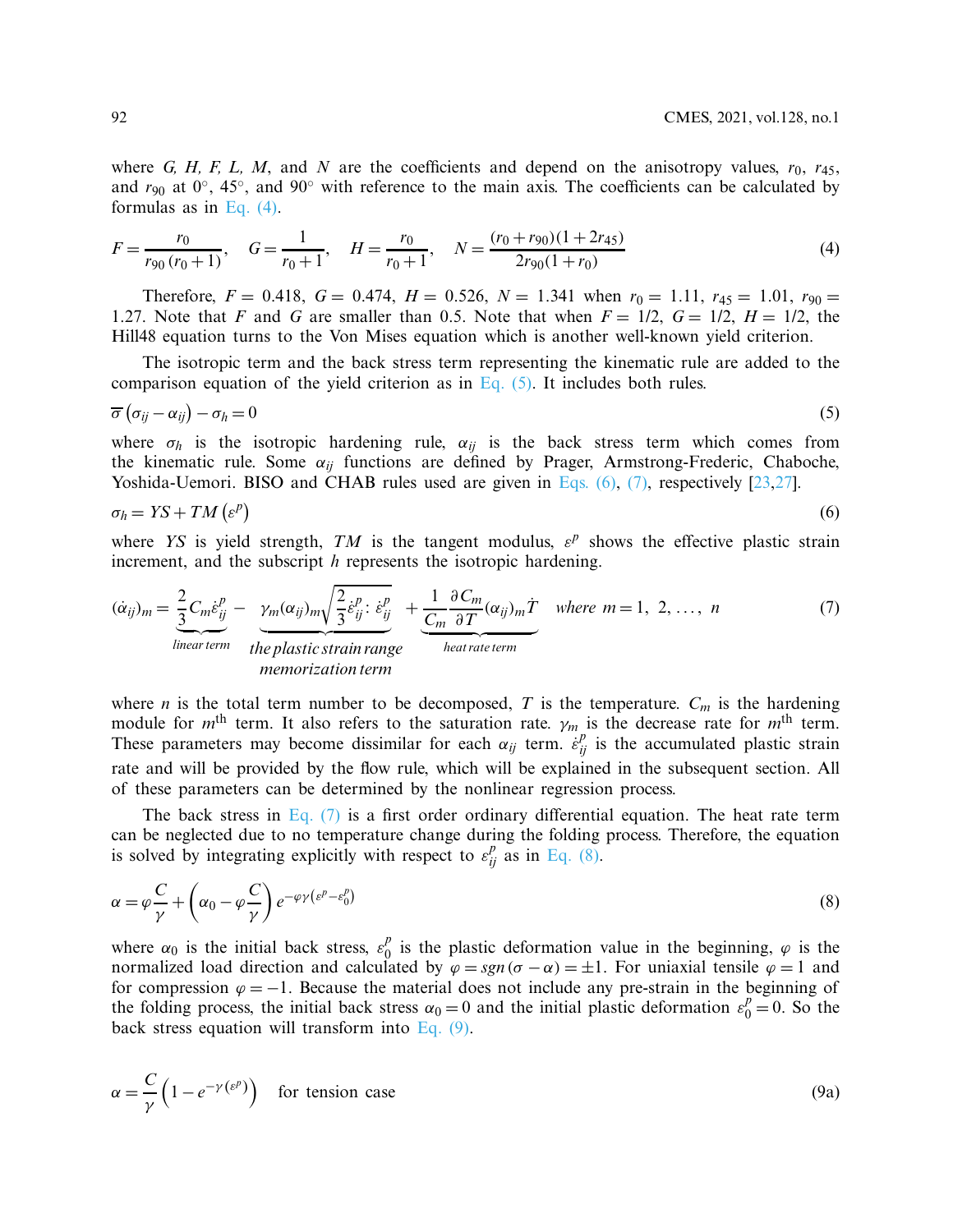$$
\alpha = \frac{C}{\gamma} \left( -1 + e^{\gamma \left( \varepsilon^p \right)} \right) \quad \text{for compression case} \tag{9b}
$$

Now,  $\alpha$  can be substituted into the yield equation. For the uniaxial tensile test, the maximum stress  $\sigma_x$  is seen at the tensile axis, *x*. So the comparison equation with hardening terms can be rewritten as in [Eq. \(10\).](#page-6-0)

<span id="page-6-0"></span>
$$
\overline{\sigma}(\sigma_x - \alpha_x) - \sigma_h = 0 \tag{10a}
$$

$$
\sigma_x - \alpha_x - \sigma_h = 0 \tag{10b}
$$

When substituting Eq.  $(9)$  into Eq.  $(10)$ , the yield criterion will now include BISO and CHAB rules together as seen in Eq.  $(11)$ .

$$
(\sigma_x)_{tension} = \sigma_h + \frac{C}{\gamma} \left( 1 - e^{-\gamma \left( \varepsilon_x^p \right)} \right) \quad \text{for tension}
$$
\n<sup>(11a)</sup>

$$
(\sigma_x)_{compression} = -\sigma_h + \frac{C}{\gamma} \left( -1 + e^{\gamma \left( \varepsilon_x^p \right)} \right) \quad \text{for compression} \tag{11b}
$$

<span id="page-6-2"></span><span id="page-6-1"></span>Similarly, it is rewritten for three back stress terms,

$$
\alpha = \sum_{m=1}^{3} (\alpha)_m = (\alpha)_1 + (\alpha)_2 + (\alpha)_3
$$
\n(12)

$$
\alpha_1 = \frac{C_1}{\gamma_1} \left( 1 - 2e^{-\gamma_1 (e^p - e_L^p)} \right)
$$
  
\n
$$
\alpha_2 = \frac{C_2}{\gamma_2} \left( 1 - 2e^{-\gamma_2 (e^p - e_L^p)} \right) \quad \text{for tension}
$$
  
\n
$$
\alpha_3 = C_3 \varepsilon_{Lx}^p
$$
  
\n
$$
\alpha_1 = \frac{C_1}{\gamma_1} \left( -1 + 2e^{\gamma_1 (e^p - e_L^p)} \right)
$$
  
\n
$$
\alpha_2 = \frac{C_2}{\gamma_2} \left( -1 + 2e^{\gamma_2 (e^p - e_L^p)} \right) \quad \text{for compression}
$$
  
\n
$$
\alpha_3 = -C_3 \varepsilon_{Lx}^p
$$
  
\n(13b)

Actually,  $\gamma_3$  does not enter into the closed-form equations. A stabilized hysteresis straincontrolled loop is not enough to estimate this term. Another stress-controlled experiment is needed to determine  $\gamma_3$ . It is used for ratcheting predictions which are out of this study's scope. Therefore,  $\gamma_3$  can be given a small positive value generally [\[28](#page-20-10)[,29](#page-20-11)]. When substituting [Eq. \(13\)](#page-6-2) into [Eq. \(10\),](#page-6-0) the combined model will be given by Eq.  $(14)$ .

<span id="page-6-3"></span>
$$
(\sigma_x)_{t,c} = \pm \sigma_h \pm \frac{C_1}{\gamma_1} \left( \pm 1 \mp 2e^{\mp \gamma_1 \left( e^p - e_L^p \right)} \right) \pm \frac{C_2}{\gamma_2} \left( \pm 1 \mp 2e^{\mp \gamma_2 \left( e^p - e_L^p \right)} \right) \pm C_3 \varepsilon_{Lx}^p \tag{14}
$$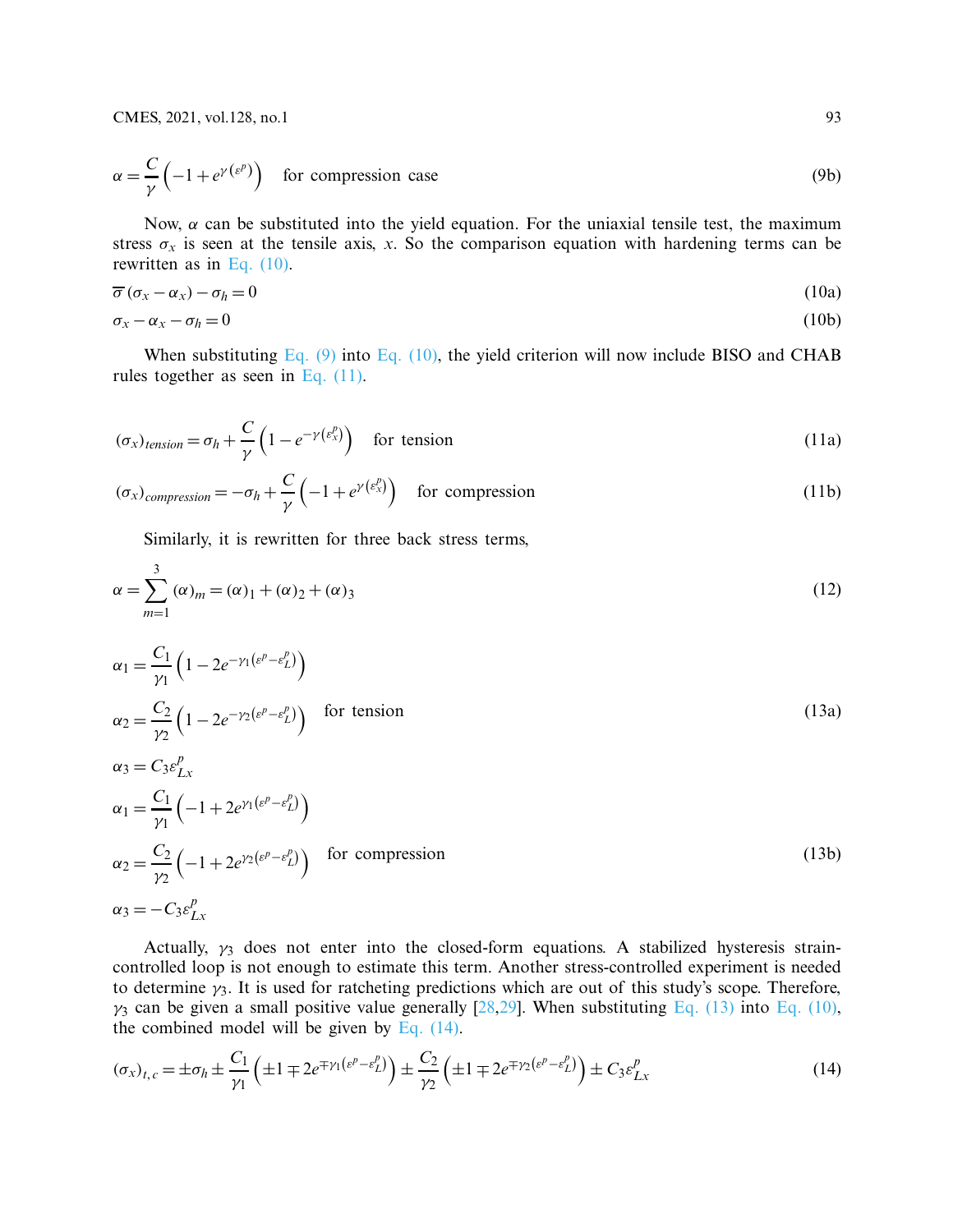<span id="page-7-2"></span><span id="page-7-1"></span><span id="page-7-0"></span>(15b)

where *t*, *c* subscripts show tension, compression cases, respectively.

While the relationships between the strain and stress can be described by Hooke's law for elastic behaviour, it is determined by a flow rule for plastic behaviour. A flow rule gives the relationship between the stress and the plastic deformation  $(\varepsilon_{ij}^p)$ . Its general equation is  $d\varepsilon_{ij}^p = d\lambda \frac{\partial f}{\partial \sigma}$ ∂σ*ij* where  $\lambda$  is the plastic multiplier,  $d\varepsilon_{ij}^p$  or  $\dot{\varepsilon}_{ij}^p$  is the cumulative amount of plastic deformation, and *f* is a scalar function called "plastic potential." When  $f = \overline{\sigma}$ , it is called the associated flow rule. In this study, the yield criterion's function is taken as a plastic potential function. This is common practice for metallic materials [\[27](#page-20-9)]. It implies the normality of the plastic strain increment vector to the yield surface.

#### *2.4 FE Implementation of the Constitutive Model*

FE simulations were performed for the folding and cyclic loading processes. Both models were used in the optimization. The final diameter and height of the locking nut were probed in addition to the stress and deformation results. The proposed optimum parameters were re-simulated in the folding process to obtain results for the diameter, height, and stress state. The simulation results were compared to experimental measurements for validation.

#### *2.5 Optimization for Parameter Calibration*

One of the techniques for calibration of just initialized material constants to obtain improvement on the general fit of the model prediction to experimental data is to use the optimization method [\[27](#page-20-9)[,30](#page-20-12)[,31](#page-20-13)]. The initially estimated material constants *YS, TM, C*<sub>1</sub>,  $\gamma_1$ , *C*<sub>2</sub>,  $\gamma_2$ , *C*<sub>3</sub>,  $\gamma_3$  were set as input design variables for a starting point of the optimization process. The initial values also help to inspect the lower and upper limits of variables to be studied.

An objective function was set as in [Eq. \(15a\).](#page-7-0) By creating combinations of the design variables between lower and upper bounds in [Eqs. \(15b\),](#page-7-1) [\(15c\),](#page-7-2) the best-fitted parameters among them were selected by considering an objective function and constraints.

$$
F(x) = \phi (x)^{pred} - \phi^{exp} \to \min
$$
  
\n
$$
F(x) = h(x)^{pred} - h^{exp} \to \min
$$
\n(15a)

*Lower bound*  $\leq x \leq U$ *pper bound* 

$$
(x \in R)
$$

$$
\{x\} = \{YS, TM, C_1, \gamma_1, C_2, \gamma_2, C_3, \gamma_3\} \tag{15c}
$$

where  $F(x)$  is the objective function,  $\{x\}$  is the design variable set, which consists of the full set of the model parameters. In this case, the prediction for the inner diameter  $\phi(x)^{pred}$  and the height  $h(x)$ <sup>pred</sup> were compared with their experimental values  $\phi^{exp}$ ,  $h^{exp}$ . FE analysis software was used for both simulation and optimization [\[32\]](#page-20-14). The genetic algorithm (GA) method was used as the optimization method. Its parameters are given in [Tab. 2.](#page-8-0) The GA is the newest optimization method for better calibration of the plasticity models. In this study, a multi-objective genetic algorithm (MOGA-II) was used  $[33–35]$  $[33–35]$ . The MOGA-II method is a variant of MOGA  $[6]$  $[6]$  based on a smart multi search elitism concept. The method supports multiple objectives and constrains.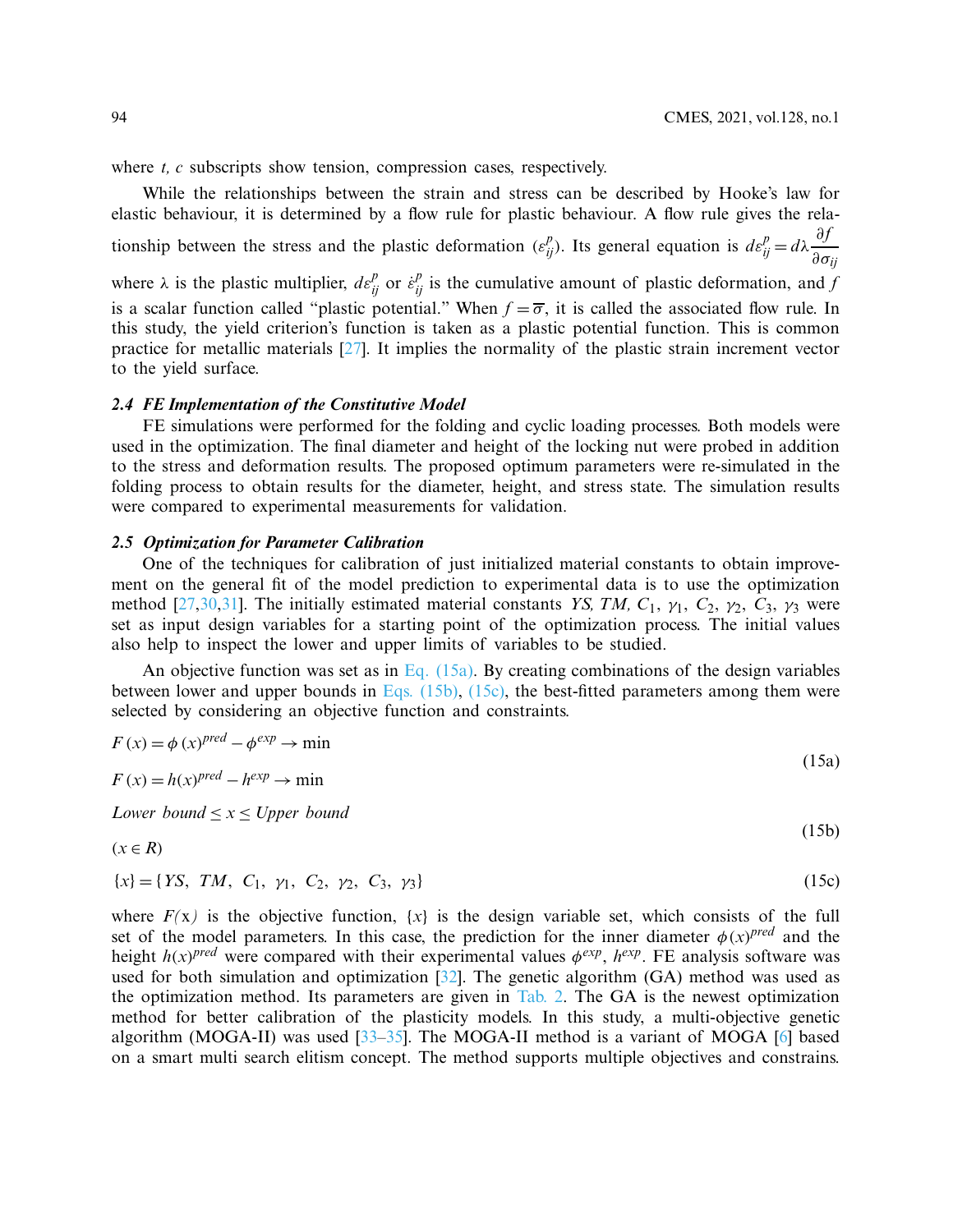<span id="page-8-0"></span>

| Parameters                          | Value |
|-------------------------------------|-------|
| Estimated number of evaluation      | 2000  |
| Number of initial samples           | 100   |
| Number of samples per iteration     | 100   |
| Maximum allowable pareto percentage | 70%   |
| Convergence stability percentage    | $2\%$ |
| Maximum number of iterations        | 20    |

**Table 2:** GA parameters used in the study

The best parameters will be the values which lead the simulation results to (almost) match the experimental results. Our goal is to minimize the difference between the measured and predicted dimensions. The goal function is set 0.5% as the convergence stability criterion. Although maximum iterations are limited to 100 as a stopping criterion for the optimization process, the most probable and physically possible points are found within 20 iterations. The convergence status during the optimization process is given in [Fig. 5.](#page-8-1) 26774 evaluations are performed for the folding simulations while 11348 for the cyclic case.



<span id="page-8-1"></span>Figure 5: The goal function during iterations of the optimization process

Once the simulations are completed on all design of experiment (DOE) points, now a function which will give the relations between input and output variables is fitted by means of response surfaces in the optimization module. These functions will be used to catch the optimum values along any extra points besides DOEs.

A convergence and mesh independence study was conducted in order to improve the computational efficiency as seen in [Tab. 3.](#page-9-0) The mesh convergence study verifies that an accurate calculation with a minimum computation time was accomplished with a mesh having 6240 elements. Thus, the change on the results will be under 0.009%. The total computing time during the optimization for 8537 converged points takes 57 days by a computer having 3.40 GHz quad core CPU, 8 GB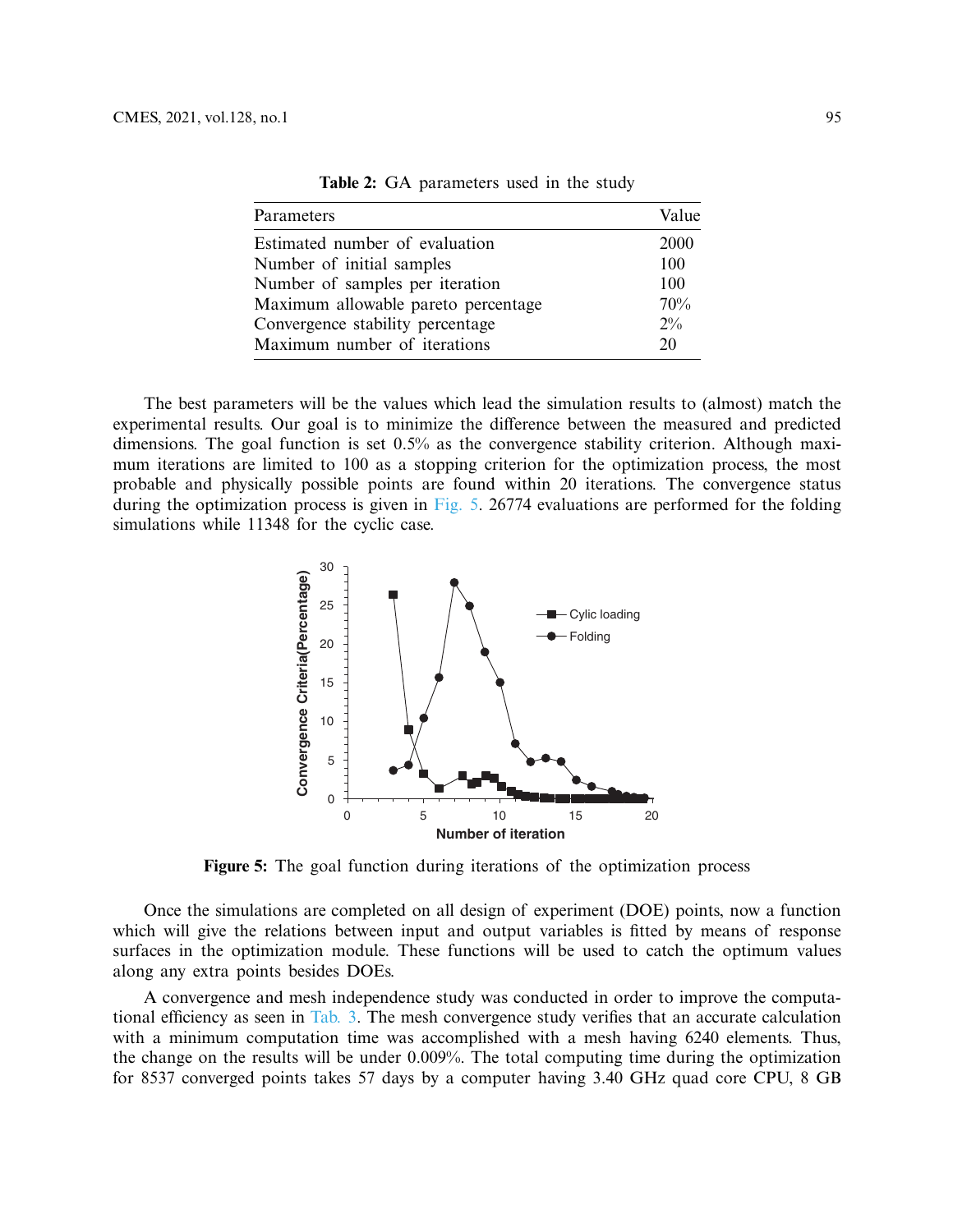RAM. Totally 8 parameters,  $\{x\} = \{YS, TM, C_1, \gamma_1, C_2, \gamma_2, C_3, \gamma_3\}$ , were optimized for both the nut flange folding and the cyclic loading processes.

<span id="page-9-0"></span>

| Number of<br>elements | Change $(\% )$ | Flange<br>diameter (mm) | Computation<br>time | Result file<br>size $(MB)$ | Memory<br>(MB) |
|-----------------------|----------------|-------------------------|---------------------|----------------------------|----------------|
| 1890                  |                | 30.0273                 | $2min\ 29s$         | 115.83                     | 512            |
| 2514                  | 0.64369        | 30.0411                 | 8min 21s            | 129.63                     | 524            |
| 3756                  | $-0.040609$    | 30.0402                 | $9min$ 40s          | 162.63                     | 528            |
| 6240                  | $-0.0099883$   | 30.0400                 | $10\text{min}$ 53s  | 198.88                     | 532            |
| 11208                 | $-0.0011667$   | 30.0400                 | $17min$ 50s         | 226.13                     | 540            |
| 21144                 | 0.0005333      | 30.0400                 | $43min$ $28s$       | 668.38                     | 556            |
| 41016                 | 0.0009889      | 30.0400                 | $2h$ 17 $min$       | 894.17                     | 578            |

**Table 3:** Number of meshes and time of computation for various mesh sizes

#### **3 Results and Discussions**

#### *3.1 Identification of the Model Parameters*

The Chaboche's  $\alpha$  equation has three types of parameters as *YS*,  $C_m$ ,  $\gamma_m$ . The number of  $C_m$  and  $\gamma_m$  depends on the number of terms to be decomposed. More Chaboche terms give a more precise modelling ability [\[36](#page-20-17)]. The nonlinear regression analysis process to fit data is performed by using specific software [\[29](#page-20-11)[,32](#page-20-14)]. Initial parameters are taken as 1 for the regression. For the regression, 1000 iterations are performed. A step by step regression procedure is given in literature [\[22](#page-20-4)[,27\]](#page-20-9). The results are listed in [Tabs. 4](#page-9-1) and [5](#page-10-0) for AISI1040. It is seen that the coefficients are different for monotonic and cyclic cases. These are initially fitted parameters. They will be calibrated by modifying in the optimization.

<span id="page-9-1"></span>**Table 4:** Initial estimations from the curve fit on the monotonic true stress true plastic strain

| Models   | Parameters     |            |                |         |             |          |             |         |  |  |
|----------|----------------|------------|----------------|---------|-------------|----------|-------------|---------|--|--|
|          | BISO (initial) |            | CHAB (initial) |         |             |          |             |         |  |  |
|          | $TM$ (MPa)     | $YS$ (MPa) | $C_1$ (MPa)    | $\nu_1$ | $C_2$ (MPa) | $\gamma$ | $C_3$ (MPa) | $\nu$ 3 |  |  |
| Bilinear | 2014.21        | 522.12     |                |         |             |          |             |         |  |  |
| Chaboche |                | 394.82     | 2632.97        | 18.51   | 2632.96     | 18.87    | 2632.97     | 18.54   |  |  |
| Combined | 489.17         | 431.87     | 1869.90        | 17.63   | 1869.90     | 17.63    | 1869.86     | 17.33   |  |  |

#### *3.2 Optimal Parameters from Folding Simulations*

The optimization process modifies the model parameters to get the more accurate folding predictions. For this purpose, a finite element model is prepared. Instead of a 3D model, an axial symmetric 2D model is used to avoid time consuming computations. A cylindrical coordinate system  $(x, \theta, z)$  is located at the center point of the nut. While the axial symmetry axis is placed on the *y* direction, the radial direction corresponds to the *x* direction. The cross-section of the geometry is located at the positive side at the *x* axis as seen in [Fig. 6.](#page-10-1) No thread is added on the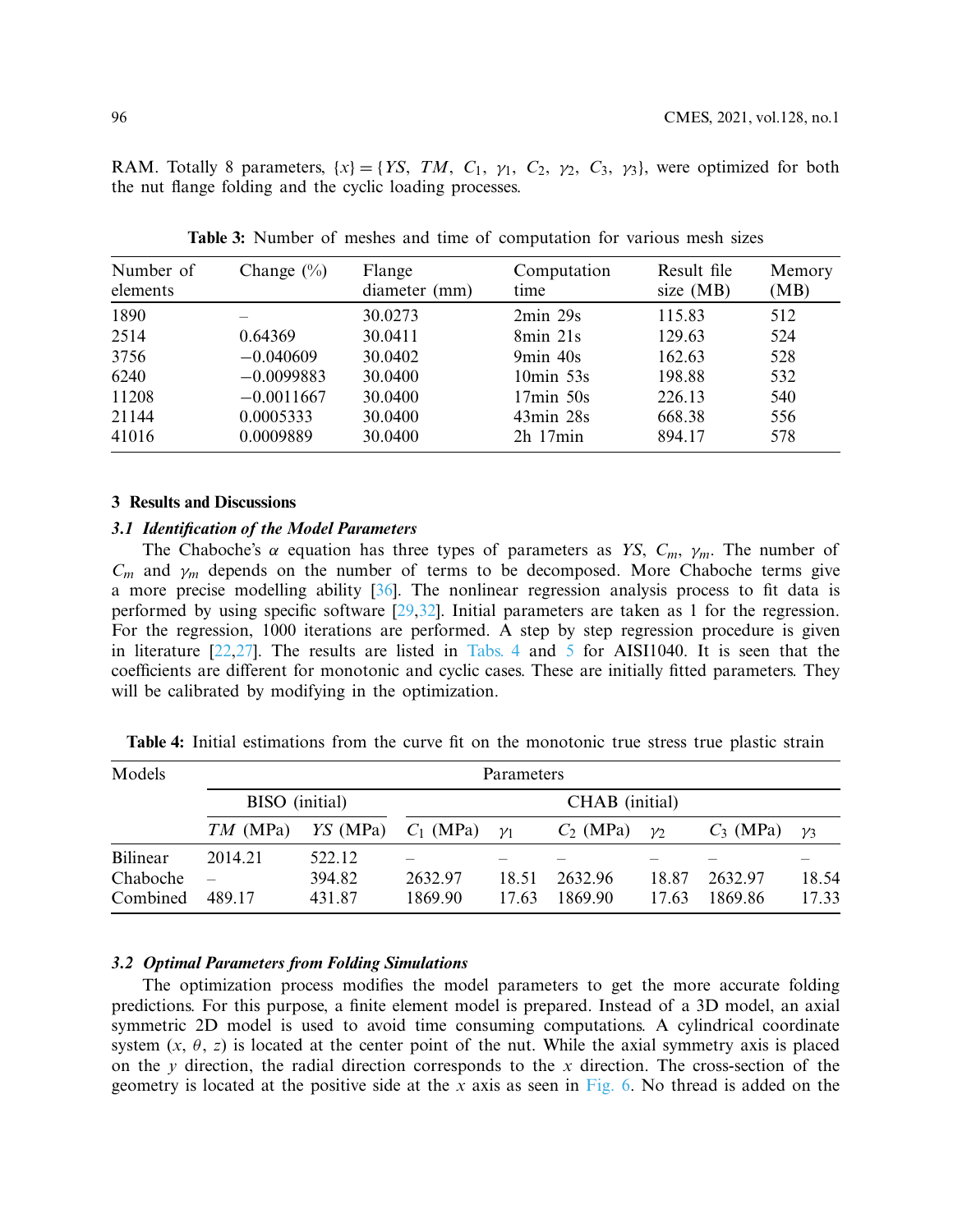FE model of the nut. Its hexagonal body is assumed cylindrical. Permanent deformation happens only at its flange.

<span id="page-10-0"></span>

| Models   | <b>Parameters</b>        |            |             |                |             |          |             |            |  |
|----------|--------------------------|------------|-------------|----------------|-------------|----------|-------------|------------|--|
|          | BISO (initial)           |            |             | CHAB (initial) |             |          |             |            |  |
|          | $TM$ (MPa)               | $YS$ (MPa) | $C_1$ (MPa) | $\nu_1$        | $C_2$ (MPa) | $\gamma$ | $C_3$ (MPa) | $\gamma_3$ |  |
| Bilinear | $-1245.8$                | 667.64     |             |                |             |          |             |            |  |
| Chaboche | $\overline{\phantom{m}}$ | 669.66     | 12274.32    | 63.20          | 12274.43    | 62.95    | 12274.64    | 63.20      |  |
| Combined | $-1354.5$                | 697.12     | 12112.15    | 63.05          | 12112.18    | 67.02    | 12111 76    | 62.99      |  |

**Table 5:** Initial estimations from the curve fit on the low cycle hysteresis loop



<span id="page-10-1"></span>**Figure 6:** (a) Axial symmetric FE model of the folding process and (b) its 3D cross-section with meshes

The Coulomb friction coefficient at the tool and sample interface is assumed to be constant and taken as 0.125 for the AISI 1040 steel [\[37\]](#page-21-0). While the punch is modelled as a rigid body, the nut and ring are modelled as flexible bodies by assigning AISI 1040 and PA6 materials, respectively. While linear elastic material properties are applied fixed, the hardening models and their parameters in the inelastic properties are selected as design variables to the optimization. Quadrilateral planar Shell163 elements are used to create an element mesh for the nut, ring, and tool geometries. These elements have a Belytschko-TSAY element formulation with five integration points. Adaptive mesh feature has been applied to the nut to eliminate convergence errors, excessive element distortions and increase the accuracy of the simulations. Smaller elements are used on the contact edges by mesh refinement. The size of the elements gets bigger towards the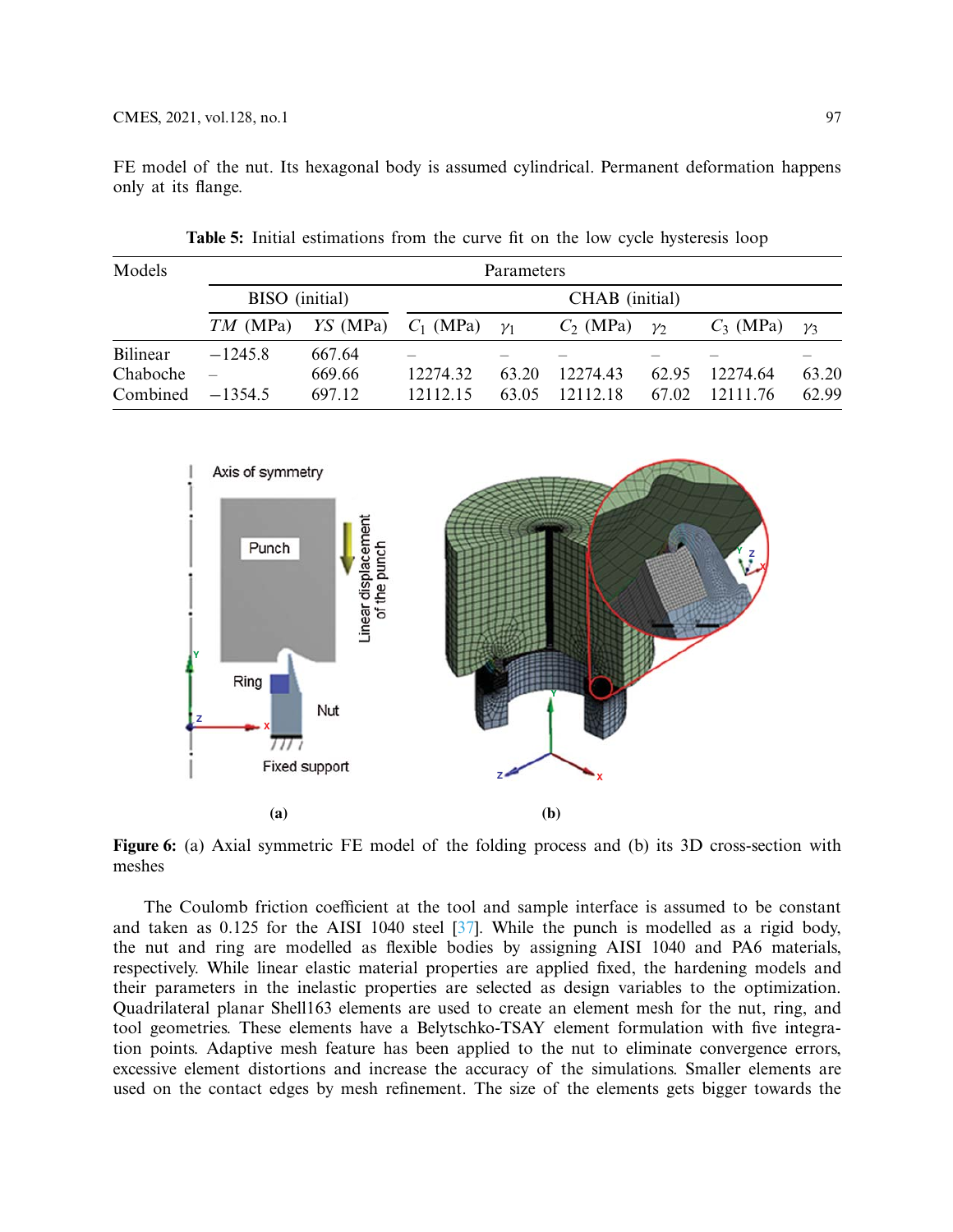outer side. The nut's bottom edge is fixed. Similarly, the ring's bottom surface is fixed connected to its nest. While the punch's radial movement is constrained, a 40-stepped displacement history is applied as the load steps towards the axial direction as in [Fig. 7](#page-11-0) where a combined model with the initial parameters are used. In the beginning, the vertical gap between the punch and the nut's flange is set as 0.6 mm. An additional 3 mm movement is provided after contact is established to ensure the strain is 0.01. The punch moves linearly towards the flange and ring. It is retracted more slowly for returning after folding.



<span id="page-11-0"></span>**Figure 7:** Applied load steps to the punch and the height of the nut

Permanent deformation of the nut is seen after the punch goes away. When the punch starts to turn back after 20<sup>nd</sup> solution step, the height also returns from 18.2996 to 18.3918 mm because of the springback (0.5%) due to the recovery of the elastic deformation. It is seen that the springback is one of the important phenomenon on the AISI 1040 steels.

In the optimization, the folding simulations for the nut M20  $\times$  1.5 was used. Finally, the calibrated model parameters were used in another folding simulation for the nut M24  $\times$  1.5 for validation of the calibrated model. Validations on the real components are more reliable since they reflect the deformation conditions the best. The simulated and experimentally measured diameter and height of the nut are compared. Also the stress and strain response of the material at the scoped point are compared with the experimental hardening curve's shape to investigate the similarity between the material response from the folding and uniaxial test. [Fig. 8](#page-11-1) shows the nut's dimensions and scoped point. The measured values are listed in [Tab. 6.](#page-12-0)

<span id="page-11-1"></span>

**Figure 8:** (a) Design variables of the nylock nut and (b) its cross-section (without the ring)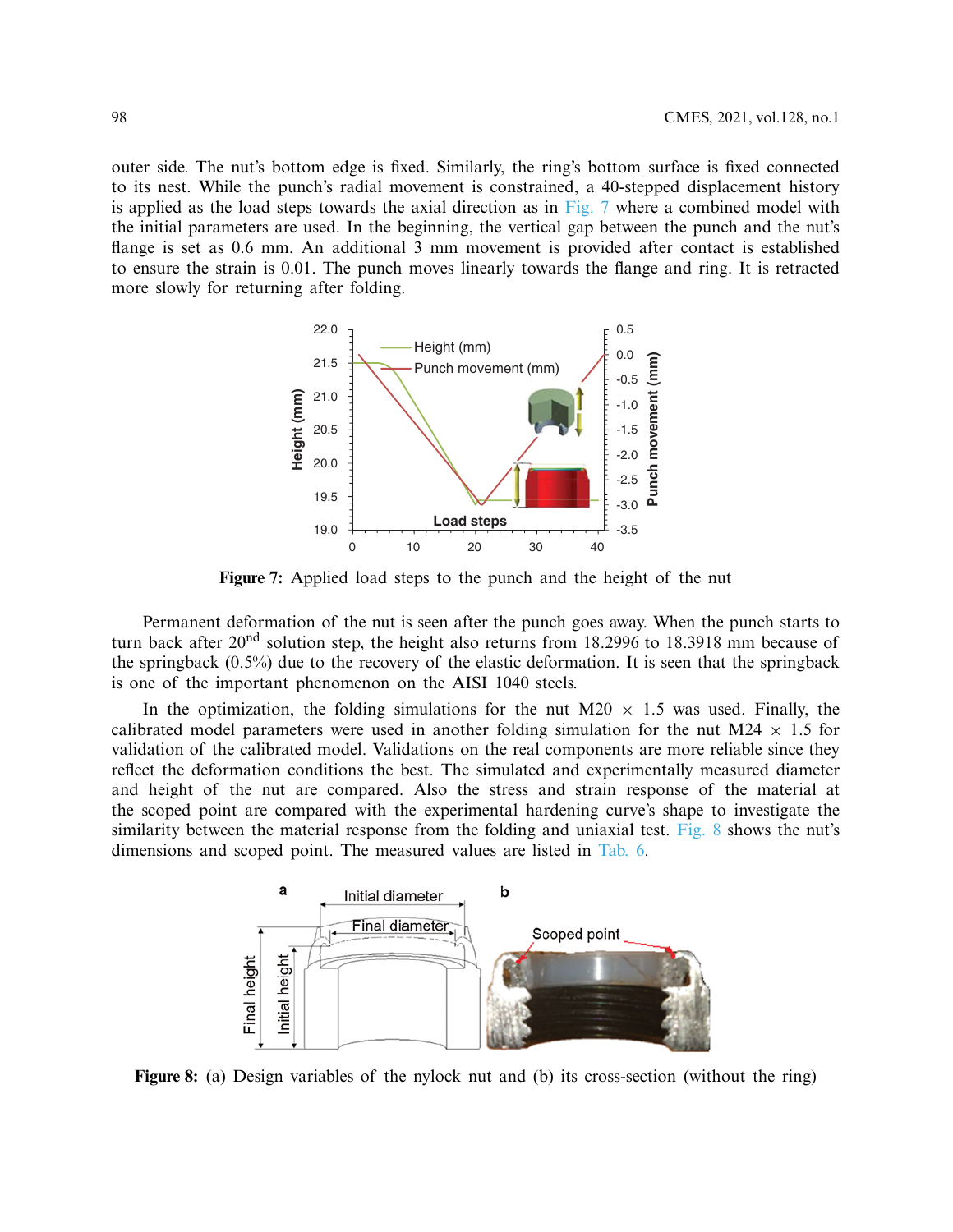The folded height and diameter of the flange are predicted as the output. The difference between the measured and predicted dimensions will be minimized as the goal function. The constrains are applied as:

- no constraint for  $C$ ,  $\gamma$ , and *YS*,
- the target for the diameter has been specified between 23.5 to 24 mm,
- the target for the nylock nut's height has been specified between 18.5 to 19 mm after folding,
- the maximum absolute stress has been specified 1016.17 MPa for the cyclic case.

<span id="page-12-0"></span>

| Nut size         | Before folding      |             | After folding       |             |  |
|------------------|---------------------|-------------|---------------------|-------------|--|
|                  | Inner diameter (mm) | Height (mm) | Inner diameter (mm) | Height (mm) |  |
| $M20 \times 1.5$ | 25.51               | 22.51       | 23.96               | 18.86       |  |
| $M20 \times 1.5$ | 25.53               | 22.55       | 23.96               | 18.85       |  |
| $M20 \times 1.5$ | 25.51               | 22.50       | 23.96               | 18.79       |  |
| $M24 \times 1.5$ | 30.05               | 25.03       | 28.46               | 21.18       |  |
| $M24 \times 1.5$ | 30.02               | 25.00       | 28.41               | 21.18       |  |
| $M24 \times 1.5$ | 30.05               | 25.11       | 28.44               | 21.30       |  |

**Table 6:** Measurements before and after folding

The variables' lower and upper limits are listed in [Tab. 7.](#page-12-1) 10 000 DOE points were created between these limits. The solutions were found for 8537 points. The remaining points did not converge due to inappropriate material parameter.

<span id="page-12-1"></span>**Table 7:** Lower and upper boundaries of the parameters for the folding and the cyclic case in parenthesis

| $TM$ (MPa) | $YS$ (MPa)   | $C_1, C_2, C_3$ (MPa) | $\gamma_1, \gamma_2, \gamma_3$ |
|------------|--------------|-----------------------|--------------------------------|
| 0(0)       |              |                       | 0(0)<br>30000 (30000)          |
|            | 4000 (20000) | 300(0)<br>600 (1200)  | 1000(0)<br>200000 (300000)     |

The optimization module suggests the optimum values as in [Tab. 8.](#page-12-2)

<span id="page-12-2"></span>

| Models   |             | Parameters  |         |            |              |                |                          |                 | Outputs          |                |
|----------|-------------|-------------|---------|------------|--------------|----------------|--------------------------|-----------------|------------------|----------------|
|          | TМ<br>(MPa) | YS<br>(MPa) | (MPa)   | $\gamma_1$ | Û2.<br>(MPa) | $\mathcal{V}2$ | $\mathcal{C}_3$<br>(MPa) | $\mathcal{V}$ 3 | Diameter<br>(mm) | Height<br>(mm) |
| Bilinear | 4000        | 300         |         |            |              |                |                          |                 | 23.388           | 18.289         |
| Chaboche |             | 302.2       | 89331.8 | 24389.5    | 153625.1     | 23200.7        | 59112.1                  | 19874.1         | 23 171           | 18.311         |
| Combined | 4000        | 300         | 40931.4 | 18207.5    | 18734.8      | 18072.1        | 1000                     | 30000           | 23.337           | 18.289         |

**Table 8:** Optimal parameters for the folding process

# *3.3 Optimal Parameters from Cyclic Simulations*

In addition to the folding simulations, the tension-compression test is also simulated to determine the model parameters for cyclic plasticity. A unit cylindrical model is used [\[38\]](#page-21-1) in which no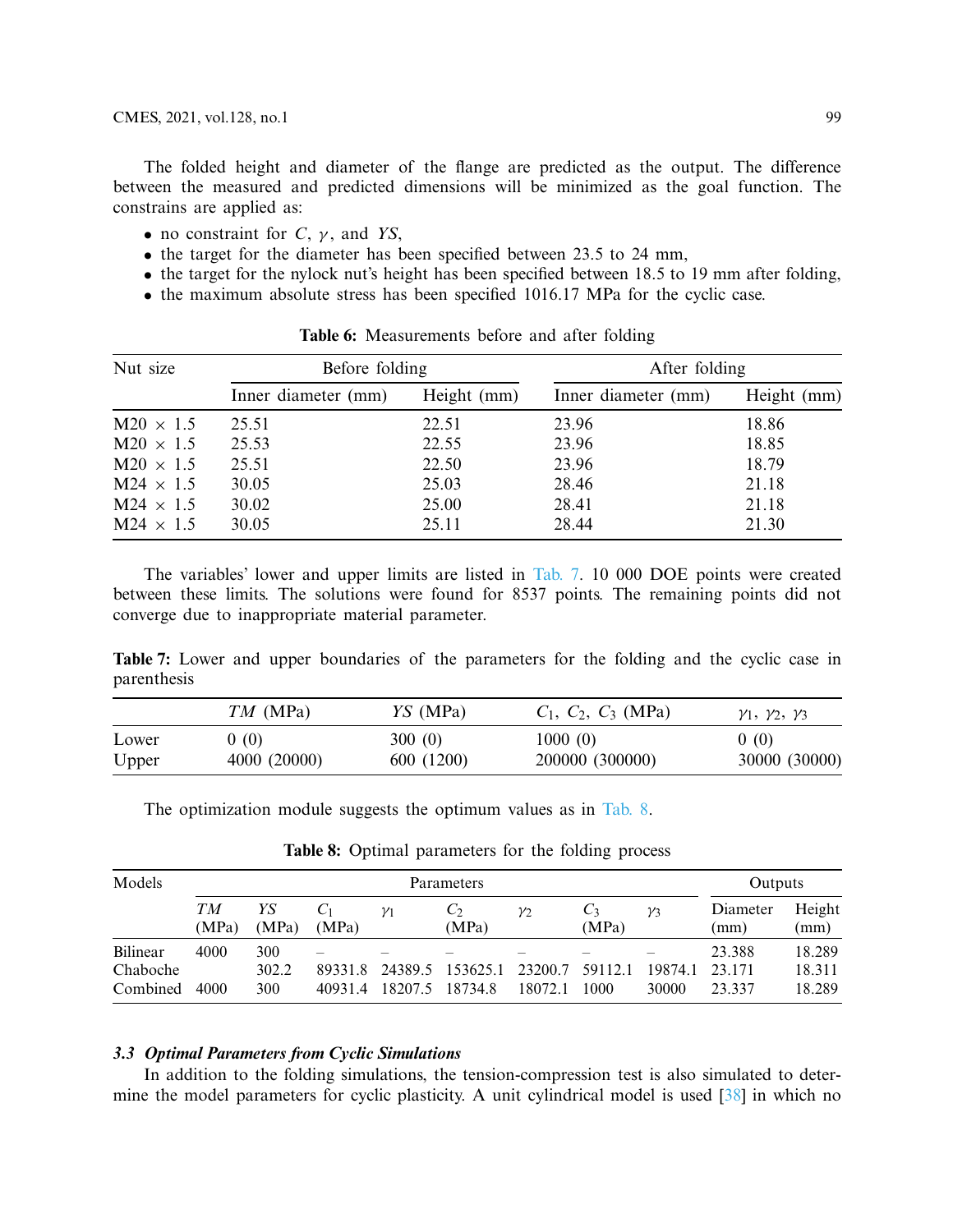contact is required. A 25-stepped displacement history including both positive and negative values is applied as the load history. While linear elastic material properties of the AISI1040 steel are constant, the hardening model parameters are selected as design variables to the optimization. To be able to ensure that the plastic strain stays in the range of  $\pm 0.01$ , the reversal displacements are limited between 1.14 and −1.1 mm. The shape of the hardening loops probed from the simulation is compared with the experimental loop shape for validation. [Fig. 9](#page-13-0) shows the FE model, load history applied, and plastic strain response taken.



**Figure 9:** FE model and displacement steps for cyclic loading

The optimization module suggests the optimum values as in [Tab. 9.](#page-13-1)

<span id="page-13-1"></span>

| Models        | Parameters                                 |        |          |  |                                  |               |  | Output |                                     |
|---------------|--------------------------------------------|--------|----------|--|----------------------------------|---------------|--|--------|-------------------------------------|
|               | $TM (MPa)$ YS (MPa) $C_1$ (MPa) $\gamma_1$ |        |          |  | $C_2$ (MPa)                      | $\mathcal{V}$ |  |        | $C_3$ (MPa) $\gamma_3$ Hill48 (MPa) |
| Bilinear      | 15082.8                                    | 650.26 | -        |  |                                  |               |  |        | 987.98                              |
| Chaboche      |                                            |        | 297120.2 |  | 77038.95 127692.12 109.1 38490.2 |               |  |        | 11 1014.97                          |
| Combined 10.4 |                                            | 21.1   | 276848.4 |  | 75568.15 118846.27 101.8 34691.4 |               |  |        | 11 998.40                           |

<span id="page-13-0"></span>**Table 9:** Optimal parameters for cyclic loading process

The proposed optimum values are re-simulated for verification. The percent true relative errors of the verified outputs are calculated using  $\varepsilon =$  *experimental* − *verified*  $\overline{\phantom{a}}$ | experimental | *experimental*  $\bigg\}$ I  $\overline{\phantom{a}}$ ∗ 100 as seen in [Tab. 10.](#page-14-0) The diameter and height are predicted within a 2%–2.94% range for the folding case. For the cyclic case, the stress levels are predicted up to 1.17% accuracy.

For validation, a new folding simulation is performed for the nut  $M24 \times 1.5$  whose nominal diameter is  $\phi$  24 mm. The diameter and height solutions are given as seen in [Tab. 11.](#page-14-1) They are compared with the experimental means. Predicted dimensions are in the range of 0.07%–2.95% of the percent relative error while earlier studies by Ramezansefat et al. [\[39\]](#page-21-2) had a 4% error, and the study by Hassan et al. [\[7\]](#page-19-14) with a 3% deviation.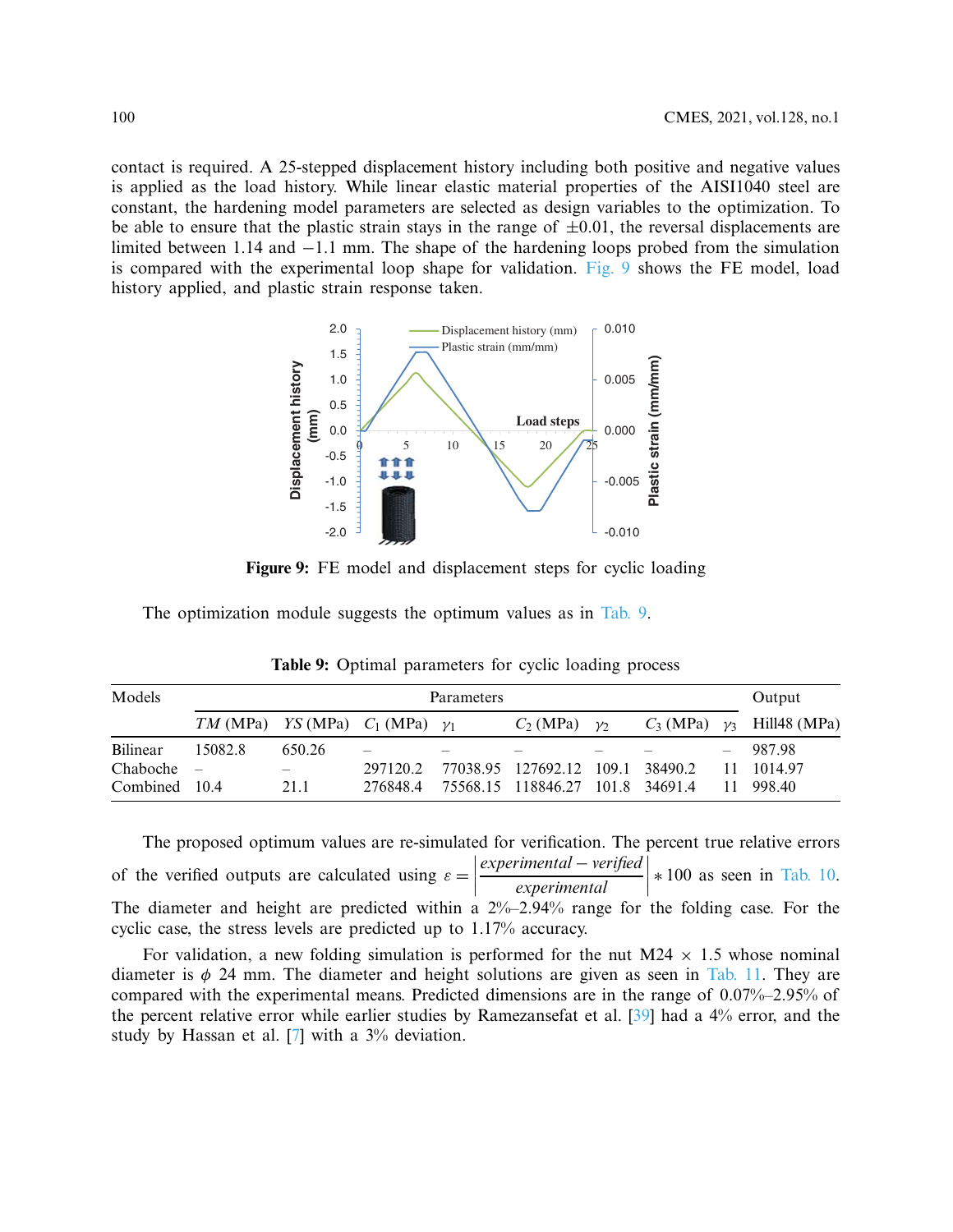<span id="page-14-0"></span>

| Output        | Models      | Proposed optimum | Verified | Experimental | Error $(\%$ |
|---------------|-------------|------------------|----------|--------------|-------------|
| Diameter (mm) | <b>BISO</b> | 23.381           | 23.387   | 23.96        | 2.39        |
|               | <b>CHAB</b> | 23.271           | 23.274   | 23.96        | 2.86        |
|               | Combined    | 23.337           | 23.348   | 23.96        | 2.55        |
| Height (mm)   | <b>BISO</b> | 18.489           | 18.478   | 18.86        | 2.03        |
|               | <b>CHAB</b> | 18.311           | 18.305   | 18.86        | 2.94        |
|               | Combined    | 18.383           | 18.483   | 18.86        | 2.00        |
| Stress (MPa)  | <b>BISO</b> | 987.98           | 1004.24  | 1016.17      | 1.17        |
|               | <b>CHAB</b> | 1014.97          | 1015.47  | 1016.17      | 0.07        |
|               | Combined    | 998.40           | 1016.69  | 1016.17      | 0.05        |

**Table 10:** Verification of the proposed optimums for the nut M20  $\times$  1.5

**Table 11:** Validation of the verified models on the nut M24  $\times$  1.5

<span id="page-14-1"></span>

| Output        | Models      | Model predictions | Experimental | Error $(\%)$ |
|---------------|-------------|-------------------|--------------|--------------|
| Diameter (mm) | <b>BISO</b> | 30.89             | 30.04        | 2.83         |
|               | <b>CHAB</b> | 29.17             | 30.04        | 2.90         |
|               | Combined    | 30.02             | 30.04        | 0.07         |
| Height (mm)   | <b>BISO</b> | 25.74             | 25.05        | 2.75         |
|               | <b>CHAB</b> | 25.79             | 25.05        | 2.95         |
|               | Combined    | 25.08             | 25.05        | 0.12         |

## *3.4 Relations between the Parameters and the Nut Size*

The relationships between the parameters and the goals are obtained by means of response surface graphics created based on the Kriging method [\[40\]](#page-21-3). [Fig. 10](#page-14-2) shows the relations for the folding process with the combined model. Horizontal axis is normalized considering upper and lower limits of the parameters. It is seen that *YS*, *TM*,  $C_3$ , and  $\gamma_3$  are conspicuous parameters on the diameter and height for the folding process. Increasing *YS* and *TM* leads to decrease in the deformability.  $C_3$  and  $\gamma_3$  have an inverse behaviour on the diameter and height.



<span id="page-14-2"></span>**Figure 10:** The relationships between the parameters and (a) diameter (b) height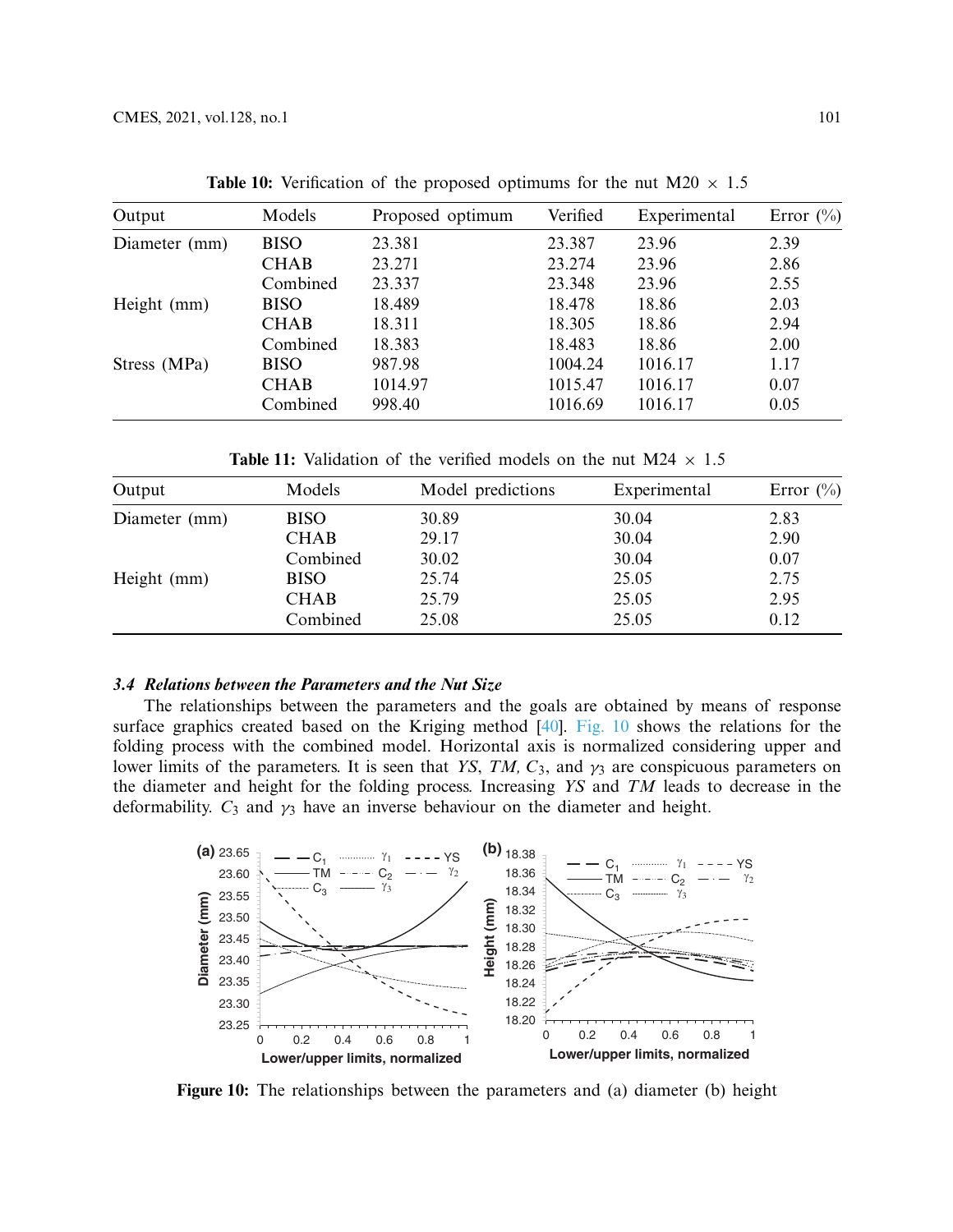#### *3.5 Stress and Deformation Results*

When the calibrated parameters for the combined model are used in the folding simulation, the stress and deformation results are obtained as seen in  $Fig. 11$ . The graphs show the solution at the last sub step of the last step. As can be seen from the stress history, the nut undergoes plastic deformation, while the ring has only been exposed to the linear elastic deformation. The reason for the constant residual stress seen on the ring after deformation is that the contact is confirmed.



<span id="page-15-0"></span>**Figure 11:** The stress and deformation results on the ring and nut during deformation

The Hill48 stress distribution is compared with that of the Von Mises equivalent stress. The Hill48 stress is slightly less than the Von Mises stress because *F* and *G* are smaller than 0.5. While the punch is returning after the 20<sup>th</sup> step, residual stress is seen on the nut. The nut's body is not subjected to any plastic deformation.

#### *3.6 Hardening Curves*

Comparison of the hardening curves is the best way for validation of the parameters. The curves are compared with experimental points in reference with shape and the peak stress as seen in [Figs. 12](#page-16-0) and [13](#page-17-0) for the AISI 1040 steel. The fitted and calibrated model predictions are also given.

The BISO model provides a linear line for hardening both before and after calibration, as expected. This linearity starts from the yield point and continues to increase with the constant slope at increasing strain values. However, the experimental behaviour of the material shows that it has a significant curvature after the yield point. For this reason, the representation ability of BISO is not sufficient. The calibration process could not improve this model. Before and after calibration, the CHAB model has a good representation for hardening behaviour. The fitted model has a bigger deviation to the prediction of the peak stress than the simulation having the calibrated models. The CHAB model starts with over-prediction with increasing strain. The combined model overcomes the over-prediction. The peak tensile stress is seen at 0.5% strain. Fitted CHAB predicts the peak stress as 959.30 MPa, while the experimental peak is 849.45 MPa leading up to 11.45% difference. Calibrated CHAB predicts 855.83 MPa leading to 0.75%. Previously a 1.6% difference was reported by Kang et al. [\[41](#page-21-4)]. This model is good at modelling the increasing deformation and shows a significant difference when calibrated. The curves in [Figs. 12c](#page-16-0) and [13c](#page-17-0) do not have a good fit neither to experimental points nor to each other when the model parameters are used interchangeably. It is inferred that when the parameters are calibrated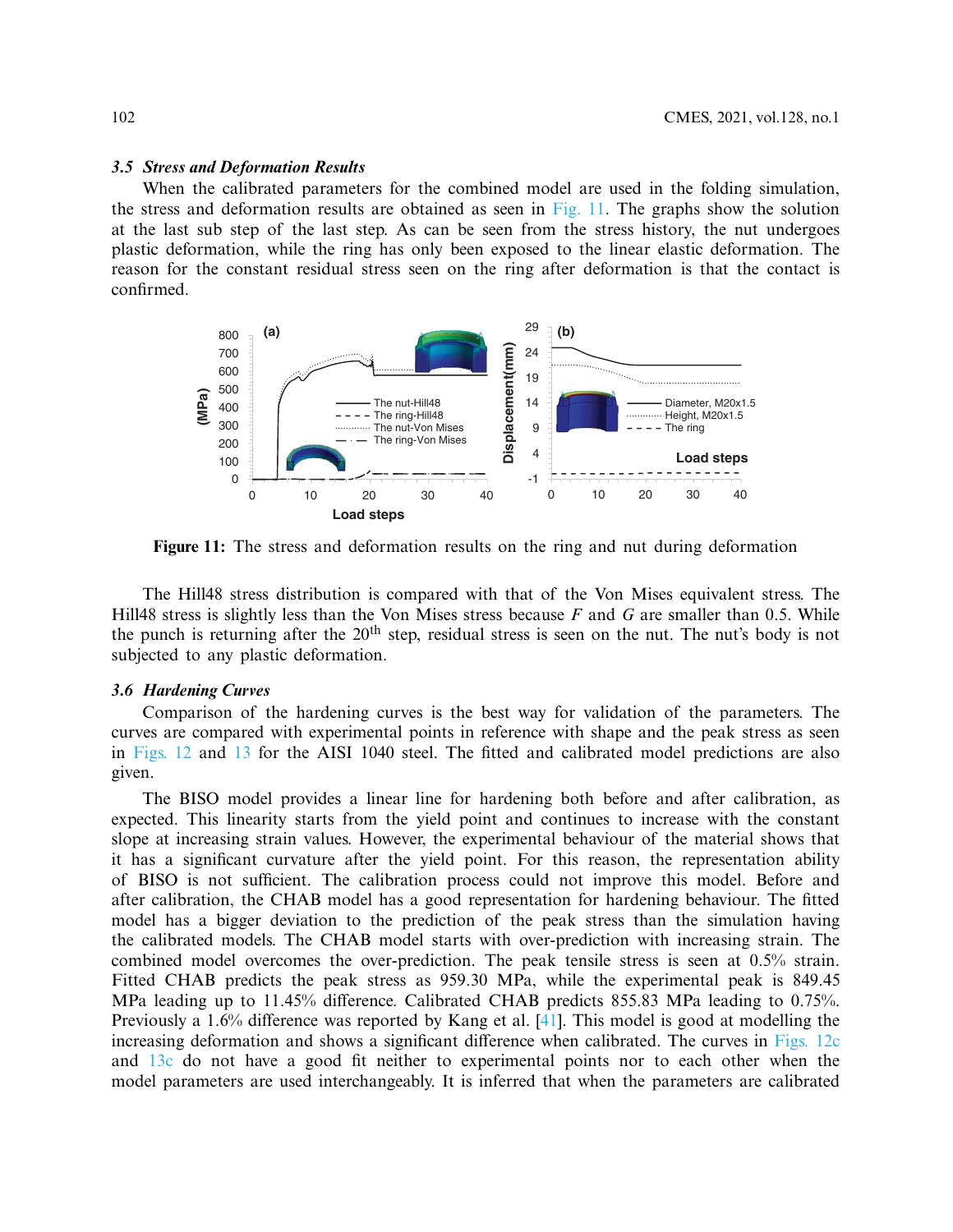

at a strain amplitude, simulated results deviate from experimental results at the different strain amplitudes.

<span id="page-16-0"></span>Figure 12: Comparisons of hardening curves (a) fitted (b) calibrated (c) cyclic model on the folding process

When the parameters before calibration are used in the folding simulation, it is seen that there are significant differences in the loop shapes in [Fig. 13a.](#page-17-0) The models are improved by modifying them in the optimization process. When optimized parameters are used, it has been found that the differences between the model and experimental loops are negligible as seen in [Fig. 13b.](#page-17-0) The implemented method provides better accuracy. Therefore, these values become the calibrated material parameters.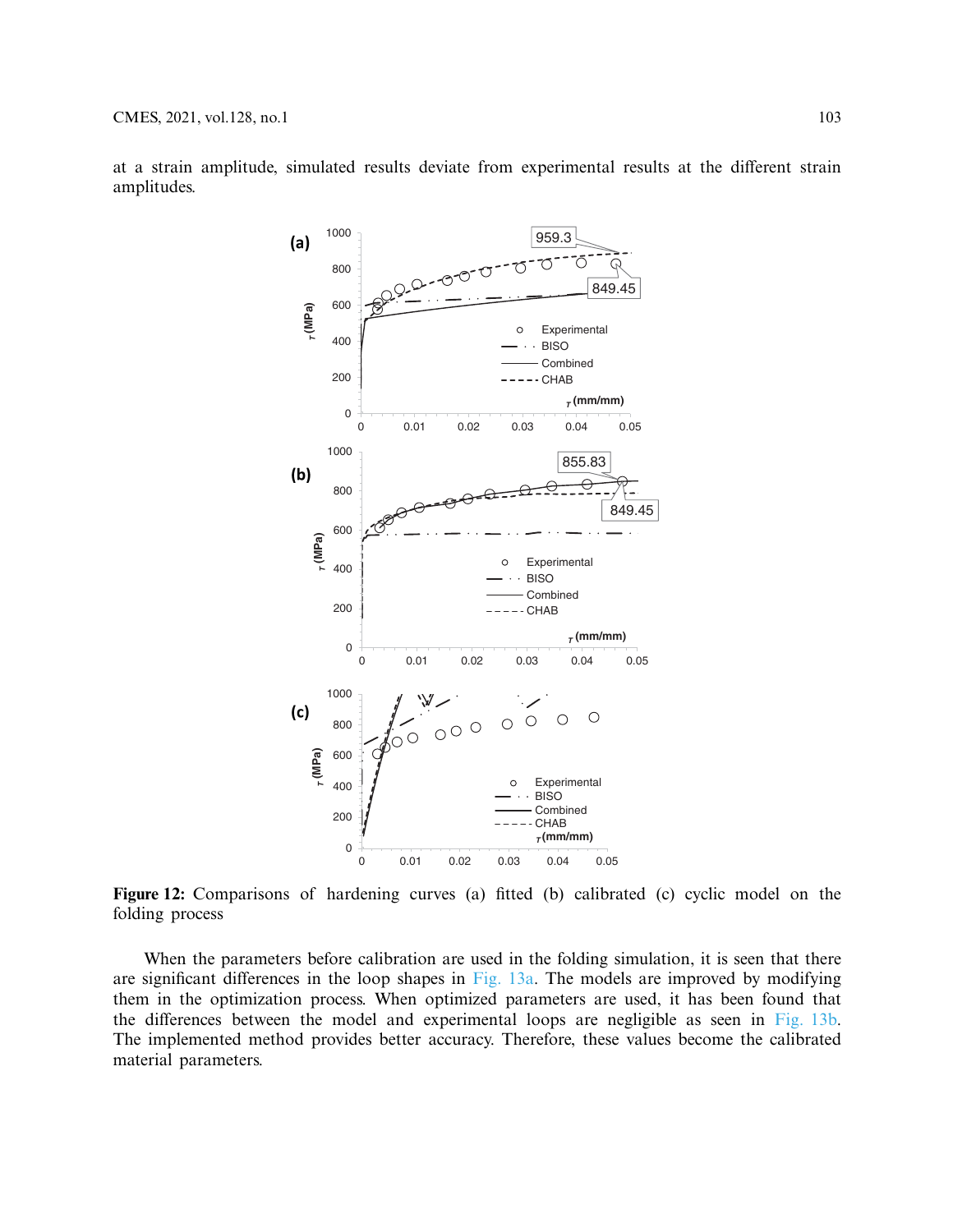

<span id="page-17-0"></span>**Figure 13:** Comparisons of cyclic hardening behaviours (a) fitted (b) calibrated (c) monotonic model on the cyclic process

The BISO model alone has definitely not been sufficient in modelling the cyclic behaviour as seen in [Figs. 13a,](#page-17-0) [13b.](#page-17-0) Its linear nature continues after the calibration, too. CHAB or combined models show a good fit between the simulated and experimental peak tensile stress. The kinematic hardening rule is able to simulate the hysteresis loop for strain-controlled loadings as expected. Neither CHAB nor the combined model for folding has a good fit to cyclic plasticity as seen in [Fig. 12c.](#page-16-0) The effects of the calibration process on the experimental strain-controlled hysteresis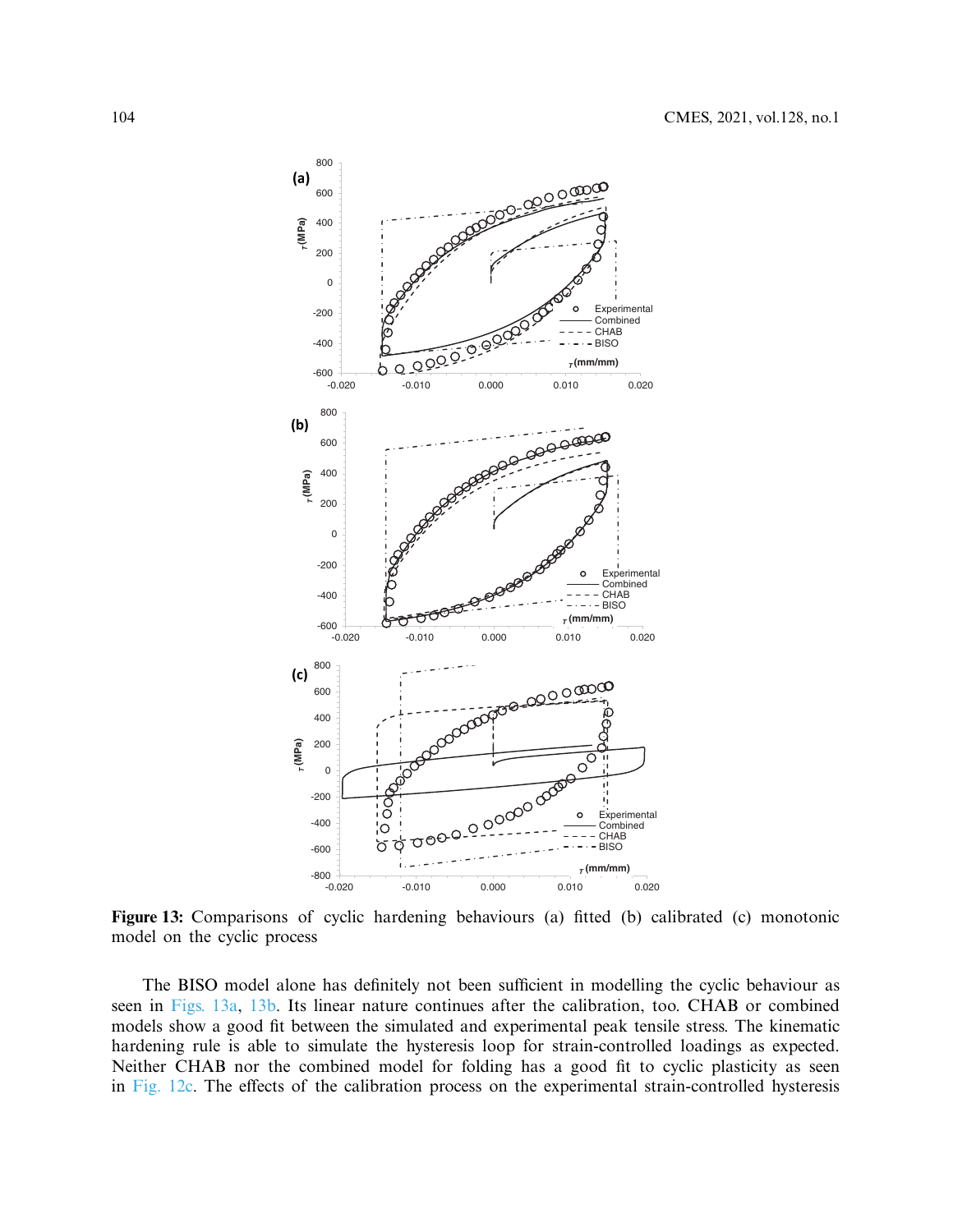loops can be seen clearly when CHAB or combined models are used. Comparing the shape of the loops, it is seen that the magnitude of the error between the model and experimental data increases when getting closer to the end of the first cycle when the CHAB model is used alone. The magnitude of the error decreases when the BISO is combined with CHAB. Ramezansefat et al. [\[39\]](#page-21-2) reported that when combined, the BISO overcomes the over-prediction problem. Usage of CHAB alone restricts the plastic flow. The combined model has the minimum over-prediction. Also the loops show close correlation to the uniaxial experiments.

Summarizing above discussions, it is concluded that one hysteresis loop from the uniaxial strain controlled test is enough to calibrate the parameters as reported by Paul et al. [\[42\]](#page-21-5). Although the CHAB model is expected to represent the loops well [\[28](#page-20-10)], it is seen that it is not sufficient when used alone, but can be used in combination [\[35](#page-20-16)]. In every case, calibration should be done. Researchers have used just uniaxial tests to predict the low cycle fatigue damage when calibrated by using genetic algorithm optimization methods  $[33,34]$  $[33,34]$  $[33,34]$ . It is understood that its nonlinear nature is able to reflect the nonlinearity of the material models.

# **4 Conclusion**

This study presents parameter determination and calibration for the nut flange bending process. A plasticity model is set by using the Hill48 yield criterion, combined hardening rules, and associated flow rule for FE simulation of the flange folding process. While the BISO model's parameters are determined from the monotonic tensile test curve, the CHAB's parameters are determined by nonlinear regression on the experimental uniaxial hysteresis loops. The optimization process is performed to calibrate the parameters. Experiments are conducted to validate the models. Based on the analysed data, the results reveal the following;

- Although a model obtained from the tensile/compression test should not be used directly for the simulation of any multi-axial deformation process, it will be suitable as long as it is calibrated with experimental data.
- The calibrated model parameters leading to accurate folding or cyclic deformation simulation are presented for the folding process. The calibrated parameters are different for both cases. Therefore, they cannot be used interchangeably.
- While the combined hardening rule will be a good choice for cyclic deformations, all models are suitable for the folding process. By combining the BISO model with the CHAB model over-prediction is eliminated. The pure kinematic model is enough for the folding, but not enough for cyclic deformation.
- The springback shows that the AISI 1040 steel in the folding process is dependent on anisotropy. Its plastic deformability in the axial and radial directions is different. Therefore, the Hill48 criterion becomes a good choice because it can represent material anisotropy owing to its anisotropy-dependent coefficients *F, G*, and *H*.
- Residual stress on the ring does not cause any plastic deformation. Thus, the folding process can be completed without any defect on the ring.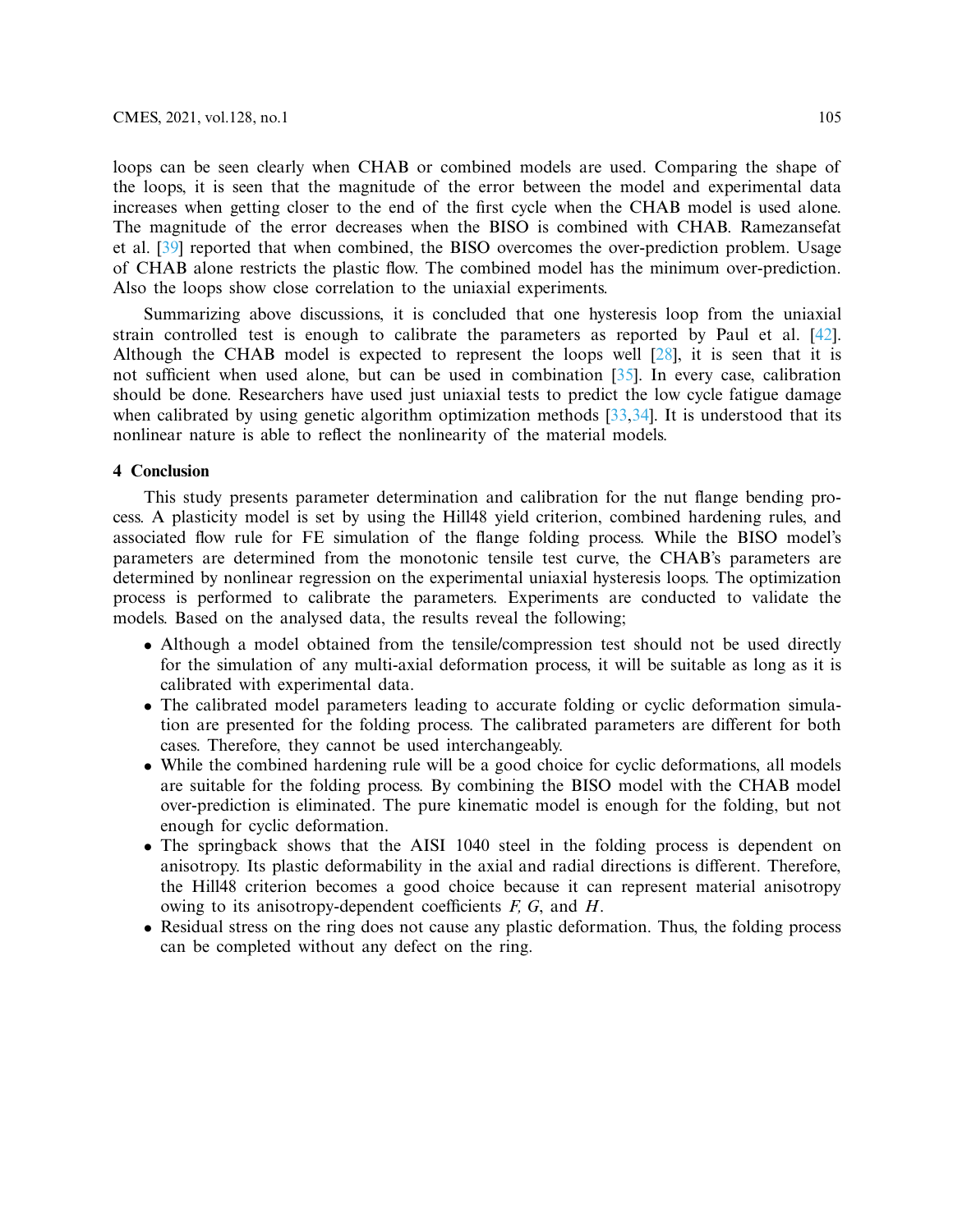**Availability of Data and Materials:** The data used in the study have already been given in the figures or tables.

**Funding Statement:** The author received no specific funding for this study.

**Conflicts of Interest:** The author declare that he has no conflicts of interest to report regarding the present study.

#### **References**

- <span id="page-19-0"></span>1. Gong, H., Liu, J., Ding, X. (2018). Effect of ramp angle on the anti-loosening ability of wedge self-locking nuts under vibration. *Journal of Mechanical Design, Transactions of the ASME, 140(7),* 72301. DOI [10.1115/1.4040167.](http://dx.doi.org/10.1115/1.4040167)
- <span id="page-19-1"></span>2. Bhattacharya, A. S., Sen, A. K., Das, S. (2010). An investigation on the anti-loosening characteristics of threaded fasteners under vibratory conditions. *Mechanism and Machine Theory, 4(8),* 1215–1225. DOI [10.1016/j.mechmachtheory.2008.08.004.](http://dx.doi.org/10.1016/j.mechmachtheory.2008.08.004)
- <span id="page-19-2"></span>3. Aye, W. P. P., Htike, T. M. (2019). Inverse method for identification of edge crack using correlation model. *SN Applied Sciences, 1(6),* 590–596. DOI [10.1007/s42452-019-0618-x.](http://dx.doi.org/10.1007/s42452-019-0618-x)
- 4. Chaparro, B. M., Thuillier, S., Menezes, L. F., Manach, P. Y., Fernandes, J. V. (2008). Material parameters identification: Gradient-based, genetic and hybrid optimization algorithms. *Computational Materials Science, 44(2),* 339–346. DOI [10.1016/j.commatsci.2008.03.028.](http://dx.doi.org/10.1016/j.commatsci.2008.03.028)
- <span id="page-19-3"></span>5. Patil, R. A., Gombi, S. L. (2020). Operational cutting force identification in end milling using inverse technique to predict the fatigue tool life. *Iranian Journal of Science and Technology, Transactions of Mechanical Engineering, 42(1),* 1–11. DOI [10.1007/s40997-020-00388-z.](http://dx.doi.org/10.1007/s40997-020-00388-z)
- <span id="page-19-13"></span>6. Agius, D., Kajtaz, M., Kourousis Kyriakos, I., Wallbrink, C., Hu, W. (2018). Optimising the multiplicative af model parameters for AA7075 cyclic plasticity and fatigue simulation. *Aircraft Engineering and Aerospace Technology, 90(2),* 251–260. DOI [10.1108/AEAT-05-2017-0119.](http://dx.doi.org/10.1108/AEAT-05-2017-0119)
- <span id="page-19-14"></span>7. Hassan, T., Kyriakides, S. (1992). Ratcheting in cyclic plasticity, Part I: Uniaxial behavior. *International Journal of Plasticity, 8(1),* 91–116. DOI [10.1016/0749-6419\(92\)90040-J.](http://dx.doi.org/10.1016/0749-6419(92)90040-J)
- <span id="page-19-4"></span>8. Hematiyan,M. R., Khosravifard, A., Shiah, Y. C., Tan, C. L. (2012). Identification of material parameters of two-dimensional anisotropic bodies using an inverse multi-loading boundary element technique. *Computer Modeling in Engineering & Sciences, 87(1),* 55–76. DOI [10.3970/cmes.2012.087.055.](http://dx.doi.org/10.3970/cmes.2012.087.055)
- <span id="page-19-5"></span>9. Prager, W. (1949). Recent developments in the mathematical theory of plasticity. *Journal of Applied Physics, 20(3),* 235–241. DOI [10.1063/1.1698348.](http://dx.doi.org/10.1063/1.1698348)
- <span id="page-19-6"></span>10. Ziegler, H. (1959). A modification of prager's hardening rule. *Quarterly of Applied Mathematics, 17(1),* 55–66. DOI [10.1090/qam/104405.](http://dx.doi.org/10.1090/qam/104405)
- <span id="page-19-7"></span>11. Ferezqi, H. Z., Shariati, M., HadidiMoud, S. (2018). The assessment of elastic follow-up effects on cyclic accumulation of inelastic strain under displacement-control loading. *Iranian Journal of Science and Technology, Transactions of Mechanical Engineering, 42(2),* 127–135. DOI [10.1007/s40997-017-0089-x.](http://dx.doi.org/10.1007/s40997-017-0089-x)
- <span id="page-19-8"></span>12. Hatami, H., Shariati, M. (2019). Numerical and experimental investigation of SS304L cylindrical shell with cutout under uniaxial cyclic loading. *Iranian Journal of Science and Technology, Transactions of Mechanical Engineering, 43(2),* 139–153. DOI [10.1007/s40997-017-0120-2.](http://dx.doi.org/10.1007/s40997-017-0120-2)
- <span id="page-19-9"></span>13. Armstrong, P. J., Frederick, C. O. (2007). A mathematical representation of the multiaxial Bauschinger effect. *Metarials at High Temperatures, 24(1),* 1–26. DOI [10.3184/096034007X207589.](http://dx.doi.org/10.3184/096034007X207589)
- <span id="page-19-10"></span>14. Chaboche, J. L. (1989). Constitutive-equations for cyclic plasticity and cyclic viscoplasticity. *International Journal of Plasticity, 5(3),* 247–302. DOI [10.1016/0749-6419\(89\)90015-6.](http://dx.doi.org/10.1016/0749-6419(89)90015-6)
- <span id="page-19-11"></span>15. Chaboche, J. L. (1986). Time-independent constitutive theories for cyclic plasticity. *International Journal of Plasticity, 2(2),* 149–188. DOI [10.1016/0749-6419\(86\)90010-0.](http://dx.doi.org/10.1016/0749-6419(86)90010-0)
- <span id="page-19-12"></span>16. Zhao, C., Xiong, Y., Zhong, X., Shi, Z., Yang, S. (2020). A two-phase modeling strategy for analyzing the failure process of masonry arches. *Engineering Structures, 212(9),* 110525. DOI [10.1016/j.engstruct.2020.110525.](http://dx.doi.org/10.1016/j.engstruct.2020.110525)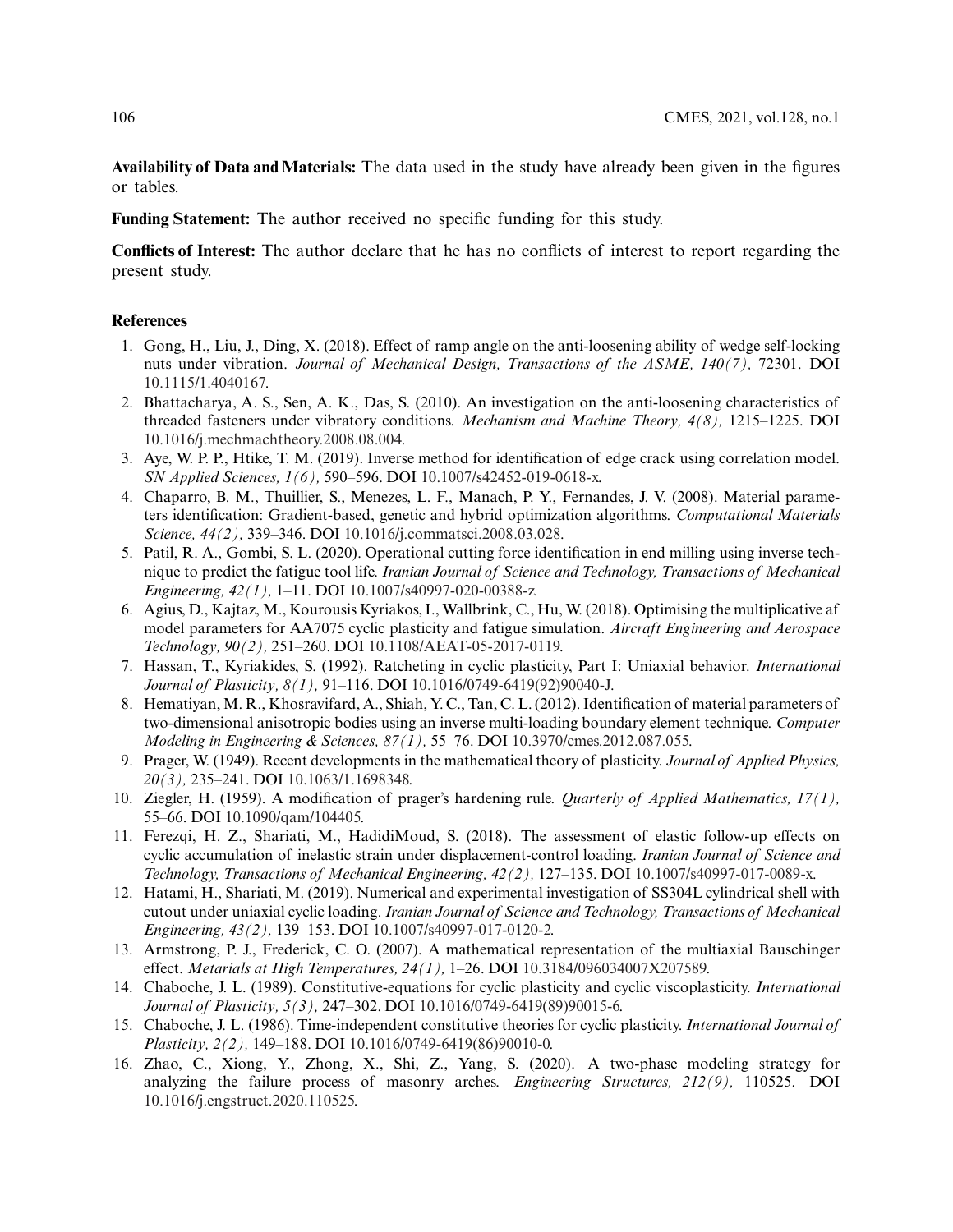- 17. Zhao, C., Zhong, X., Liu, B., Shu, X., Shen, M. (2018). A modified RBSM for simulating the failure process of RC structures. *Computers and Concrete, 21(2),* 219–229. DOI [10.12989/cac.2018.21.2.219.](http://dx.doi.org/10.12989/cac.2018.21.2.219)
- <span id="page-20-0"></span>18. Zhong, X., Zhao, C., Liu, B., Shu, X., Shen, M. (2018). A 3-D RBSM for simulating the failure process of RC structures. *Structural Engineering and Mechanics, 65(3),* 291–302. DOI [10.12989/sem.2018.65.3.291.](http://dx.doi.org/10.12989/sem.2018.65.3.291)
- <span id="page-20-1"></span>19. Broggiato, G. B., Campana, F., Cortese, L. (2008). The Chaboche nonlinear kinematic hardening model: Calibration methodology and validation. *Meccanica, 43(2),* 115–124. DOI [10.1007/s11012-008-9115-9.](http://dx.doi.org/10.1007/s11012-008-9115-9)
- <span id="page-20-2"></span>20. DeSalvo, G. J., Swanson, J. A. (1985). *Ansys engineering analysis system user's manual*. Houston, Pa: Swanson Analysis Systems.
- <span id="page-20-3"></span>21. Parida, A. K., Soren, S., Jha, R. N., Sadhukhan, S. (2016). Formability of al-killed AISI, 1040 medium carbon steel for cylindrical cup formation. *ISIJ International, 56(4),* 610–618. DOI [10.2355/isijinternational.ISIJINT-2015-571.](http://dx.doi.org/10.2355/isijinternational.ISIJINT-2015-571)
- <span id="page-20-4"></span>22. Kacar, ˙ I., Kılıç, S. (2018). *Innovative approaches in engineering*, Güngör, T., Kılıç, G. B., Uyumaz, A., Görgülü, Ü.S. (Eds.), pp. 175–194. Ankara, Turkey: Gece Kitaplıgı. ˘
- <span id="page-20-5"></span>23. Qu, F., Jiang, Z., Lu, H. (2015). Effect of mesh on springback in 3D finite element analysis of flexible microrolling. *Journal of Applied Mathematics, 2015(2),* 1–7. DOI [10.1155/2015/424131.](http://dx.doi.org/10.1155/2015/424131)
- <span id="page-20-6"></span>24. Sharma, V. M. J., Rao, G. S., Sharma, S. C., George, K. M. (2014). Low cycle fatigue behavior of aa2219-t87 at room temperature. *Materials Performance and Characterization, 3(1),* 103–126. DOI [10.1520/MPC20130092.](http://dx.doi.org/10.1520/MPC20130092)
- <span id="page-20-7"></span>25. Kacar, ˙ I., Toros, S. (2016). Buckling prevention conditions on cyclic test samples. *1st International Mediterranean Science and Engineering Congress*, pp. 4791–4798. Adana, Turkey.
- <span id="page-20-8"></span>26. Hill, R. (1948). A theory of the yielding and plastic flow of anisotropic metals. *Proceedings of the Royal Society of London. Series A. Mathematical and Physical Sciences, 193(1033),* 281–297. DOI [10.1098/rspa.1948.0045.](http://dx.doi.org/10.1098/rspa.1948.0045)
- <span id="page-20-9"></span>27. Tong, J., Zhan, Z. L., Vermeulen, B. (2004). Modelling of cyclic plasticity and viscoplasticity of a nickelbased alloy using chaboche constitutive equations. *International Journal of Fatigue, 26(8),* 829–837. DOI [10.1016/j.ijfatigue.2004.01.002.](http://dx.doi.org/10.1016/j.ijfatigue.2004.01.002)
- <span id="page-20-10"></span>28. Bari, S., Hassan, T. (2000). Anatomy of coupled constitutive models for ratcheting simulation. *International Journal of Plasticity, 16(3),* 381–409. DOI [10.1016/S0749-6419\(99\)00059-5.](http://dx.doi.org/10.1016/S0749-6419(99)00059-5)
- <span id="page-20-11"></span>29. Sharcnet(c) (2012). Modeling. [https://www.sharcnet.ca/Software/Ansys/16.2.3/en-us/help/ans\\_tec/teccurv](https://www.sharcnet.ca/Software/Ansys/16.2.3/en-us/help/ans_tec/teccurvefitchabmodel.html)[efitchabmodel.html.](https://www.sharcnet.ca/Software/Ansys/16.2.3/en-us/help/ans_tec/teccurvefitchabmodel.html)
- <span id="page-20-12"></span>30. Gong, Y., Hyde, C., Sun, W., Hyde, T. (2009). Determination of material parameters in the chaboche unified viscoplasticty model. *Applied Mechanics and Materials, 224(1),* 19–29. DOI [10.1243/14644207JMDA273.](http://dx.doi.org/10.1243/14644207JMDA273)
- <span id="page-20-13"></span>31. Halama, R., Sedlak, J., Fusek, M., Poruba, Z. (2015). Uniaxial and biaxial ratcheting of St52 steel under variable amplitude loading-experiments and modeling. *Procedia Engineering, 101,* 185–193. DOI [10.1016/j.proeng.2015.02.024.](http://dx.doi.org/10.1016/j.proeng.2015.02.024)
- <span id="page-20-14"></span>32. Support\_Ansys (1996). Video demo: Material curve fitting. [https://support.ansys.com/staticassets/ANSYS/](https://support.ansys.com/staticassets/ANSYS/staticassets/techmedia/material_curve_fitting.html) [staticassets/techmedia/material\\_curve\\_fitting.html.](https://support.ansys.com/staticassets/ANSYS/staticassets/techmedia/material_curve_fitting.html)
- <span id="page-20-15"></span>33. Mahmoudi, A. H., Pezeshki-Najafabadi, S. M., Badnava, H. (2011). Parameter determination of Chaboche kinematic hardening model using a multi objective genetic algorithm. *Computational Materials Science, 50(3),* 1114–1122. DOI [10.1016/j.commatsci.2010.11.010.](http://dx.doi.org/10.1016/j.commatsci.2010.11.010)
- <span id="page-20-18"></span>34. Moslemi, N., Gol Zardian, M., Ayob, A., Redzuan, N., Rhee, S. (2019). Evaluation of sensitivity and calibration of the chaboche kinematic hardening model parameters for numerical ratcheting simulation. *Applied Sciences, 9(12),* 2578–2600. DOI [10.3390/app9122578.](http://dx.doi.org/10.3390/app9122578)
- <span id="page-20-16"></span>35. Nath, A., Ray, K. K., Barai, S. V. (2019). Evaluation of ratcheting behaviour in cyclically stable steels through use of a combined kinematic-isotropic hardening rule and a genetic algorithm optimization technique. *International Journal of Mechanical Sciences, 152,* 138–150. DOI [10.1016/j.ijmecsci.2018.12.047.](http://dx.doi.org/10.1016/j.ijmecsci.2018.12.047)
- <span id="page-20-17"></span>36. Liu, S., Liang, G., Yang, Y. (2019). A strategy to fast determine chaboche elasto-plastic model parameters by considering ratcheting. *International Journal of Pressure Vessels and Piping, 172(7),* 251–260. DOI [10.1016/j.ijpvp.2019.01.017.](http://dx.doi.org/10.1016/j.ijpvp.2019.01.017)